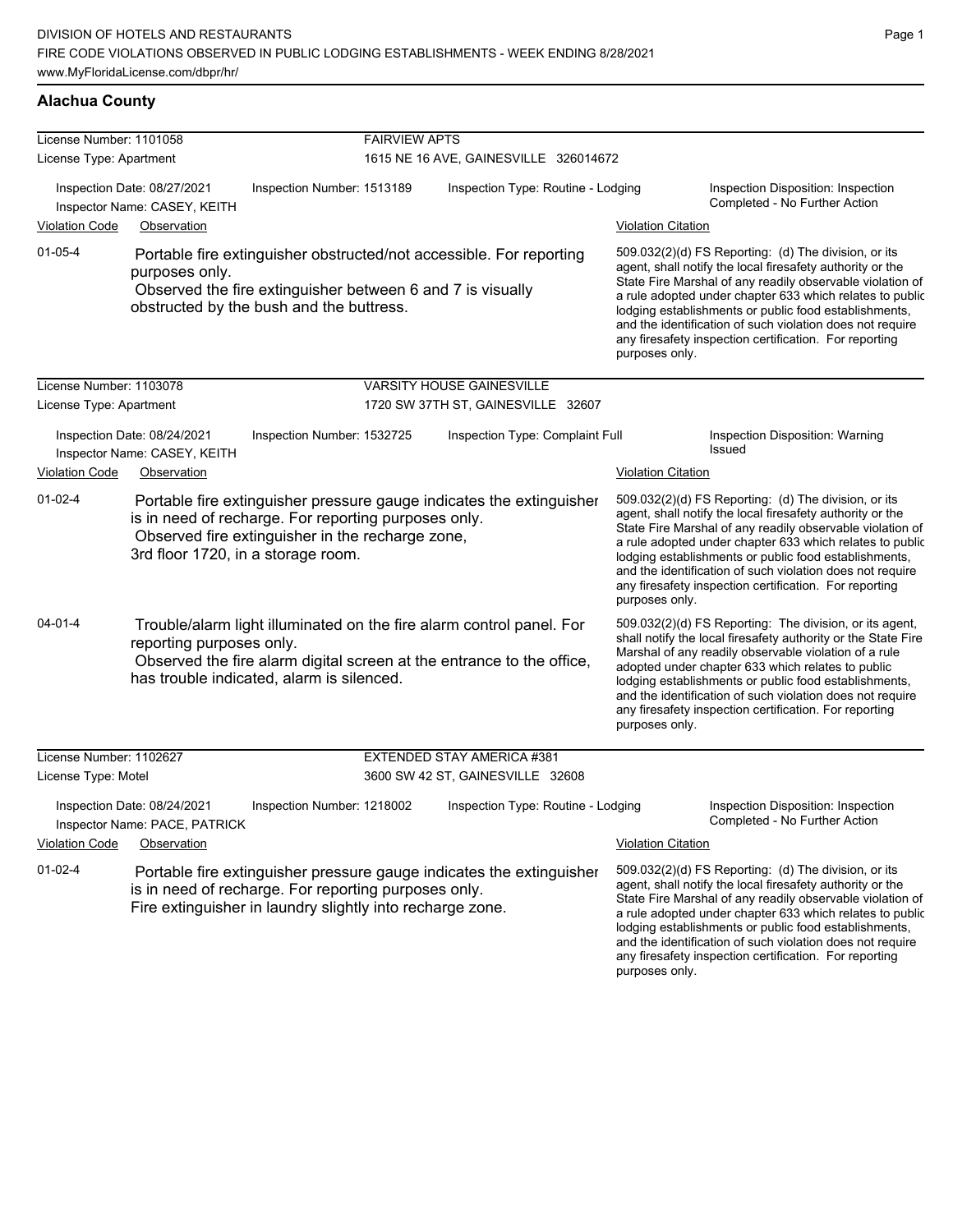### **Alachua County**

| License Number: 1102475                                                                                                                                                                                                                                   |                                                                |                                                                                                         | <b>CHELSEA APARTMENTS</b>                    |                           |                                                                                                                                                                                                                                                                                                                                                                                                                        |  |  |
|-----------------------------------------------------------------------------------------------------------------------------------------------------------------------------------------------------------------------------------------------------------|----------------------------------------------------------------|---------------------------------------------------------------------------------------------------------|----------------------------------------------|---------------------------|------------------------------------------------------------------------------------------------------------------------------------------------------------------------------------------------------------------------------------------------------------------------------------------------------------------------------------------------------------------------------------------------------------------------|--|--|
| License Type: Apartment                                                                                                                                                                                                                                   |                                                                |                                                                                                         | 2510 NE 9 ST, GAINESVILLE 32609              |                           |                                                                                                                                                                                                                                                                                                                                                                                                                        |  |  |
|                                                                                                                                                                                                                                                           | Inspection Date: 08/27/2021<br>Inspector Name: CASEY, KEITH    | Inspection Number: 1516777                                                                              | Inspection Type: Routine - Lodging<br>Issued |                           | Inspection Disposition: Warning                                                                                                                                                                                                                                                                                                                                                                                        |  |  |
| Violation Code                                                                                                                                                                                                                                            | Observation                                                    |                                                                                                         |                                              | <b>Violation Citation</b> |                                                                                                                                                                                                                                                                                                                                                                                                                        |  |  |
| $04 - 01 - 4$                                                                                                                                                                                                                                             | reporting purposes only.                                       | Trouble/alarm light illuminated on the fire alarm control panel. For<br>Observed trouble lights by 310. |                                              | purposes only.            | 509.032(2)(d) FS Reporting: The division, or its agent,<br>shall notify the local firesafety authority or the State Fire<br>Marshal of any readily observable violation of a rule<br>adopted under chapter 633 which relates to public<br>lodging establishments or public food establishments,<br>and the identification of such violation does not require<br>any firesafety inspection certification. For reporting |  |  |
| License Number: 1101899                                                                                                                                                                                                                                   |                                                                |                                                                                                         | NEWBERRY PLACE APARTMENTS                    |                           |                                                                                                                                                                                                                                                                                                                                                                                                                        |  |  |
| License Type: Apartment                                                                                                                                                                                                                                   |                                                                |                                                                                                         | 25415 NW 7 AVE, NEWBERRY 32669               |                           |                                                                                                                                                                                                                                                                                                                                                                                                                        |  |  |
|                                                                                                                                                                                                                                                           | Inspection Date: 08/24/2021<br>Inspector Name: TORRES, WILLIAM | Inspection Number: 1528661                                                                              | Inspection Type: Routine - Lodging           |                           | Inspection Disposition: Inspection<br>Completed - No Further Action                                                                                                                                                                                                                                                                                                                                                    |  |  |
| <b>Violation Code</b>                                                                                                                                                                                                                                     | Observation                                                    |                                                                                                         |                                              | <b>Violation Citation</b> |                                                                                                                                                                                                                                                                                                                                                                                                                        |  |  |
| $01 - 03 - 4$<br>Observed two Portable fire extinguisher missing from it's<br>designated location (sign present indicating designated location)<br>between units three and four, as well as between units eight and<br>nine. For reporting purposes only. |                                                                |                                                                                                         |                                              |                           | 509.032(2)(d) FS Reporting: (d) The division, or its<br>agent, shall notify the local firesafety authority or the<br>State Fire Marshal of any readily observable violation of<br>a rule adopted under chapter 633 which relates to public<br>lodging establishments or public food establishments,<br>and the identification of such violation does not require                                                       |  |  |

any firesafety inspection certification. For reporting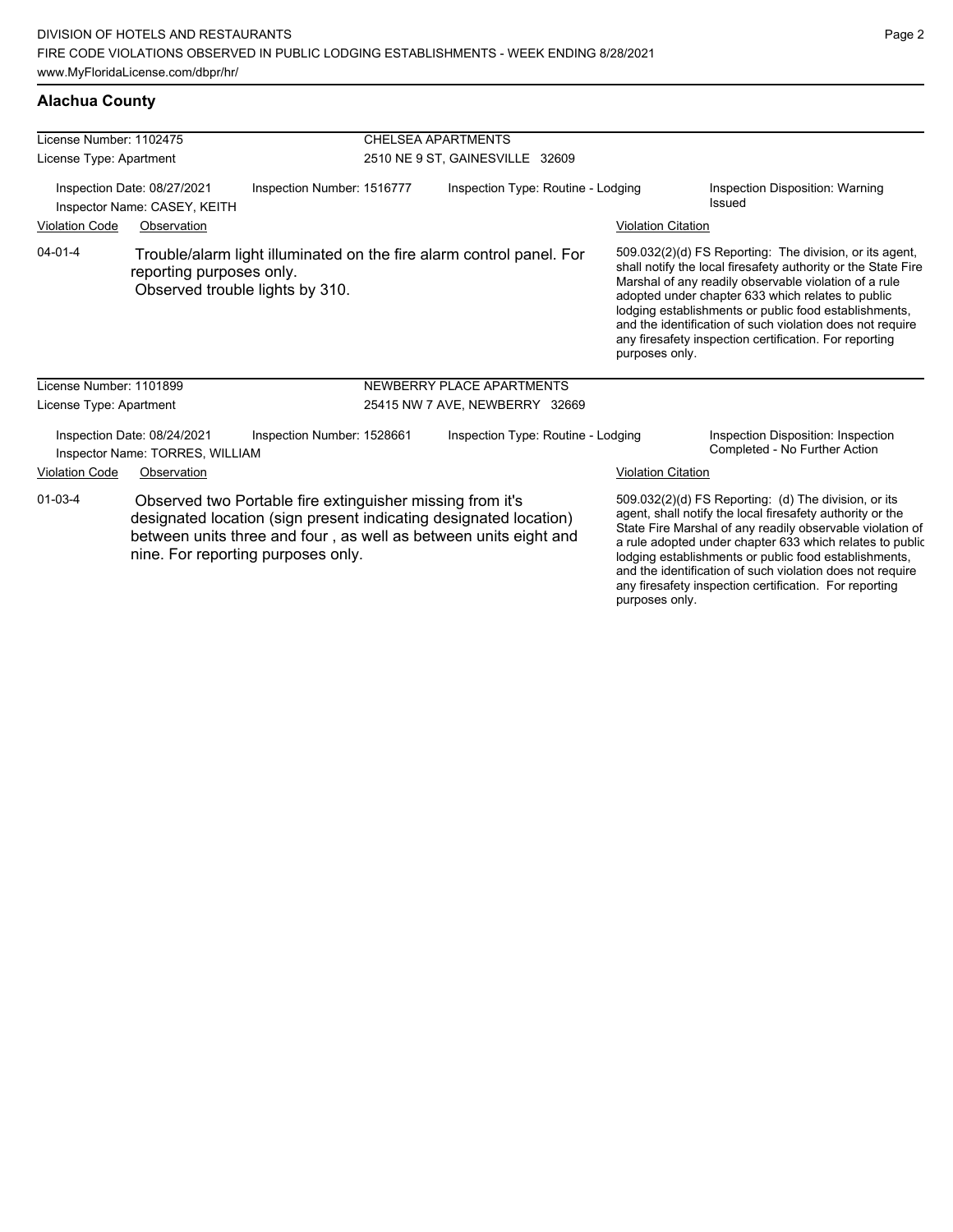any firesafety inspection certification. For reporting

purposes only.

## **Baker County**

| License Number: 1200123                                         |                           |                                                                                                                                               | TRAVELODGE                         |                           |                                                                                                                                                                                                                                                                                                                                                                  |  |  |
|-----------------------------------------------------------------|---------------------------|-----------------------------------------------------------------------------------------------------------------------------------------------|------------------------------------|---------------------------|------------------------------------------------------------------------------------------------------------------------------------------------------------------------------------------------------------------------------------------------------------------------------------------------------------------------------------------------------------------|--|--|
| License Type: Motel                                             |                           |                                                                                                                                               | 1651 S 6TH STREET, MACCLENNY 32063 |                           |                                                                                                                                                                                                                                                                                                                                                                  |  |  |
| Inspection Date: 08/25/2021<br>Inspector Name: BAILEY, KIMBERLY |                           | Inspection Number: 1220174                                                                                                                    | Inspection Type: Complaint Full    |                           | Inspection Disposition: Inspection<br>Completed - No Further Action                                                                                                                                                                                                                                                                                              |  |  |
| <b>Violation Code</b>                                           | Observation               |                                                                                                                                               |                                    | <b>Violation Citation</b> |                                                                                                                                                                                                                                                                                                                                                                  |  |  |
| $01 - 02 - 4$                                                   | 111. **Repeat Violation** | Portable fire extinguisher pressure gauge indicates the extinguisher<br>is in need of recharge. For reporting purposes only. In front of room |                                    |                           | 509.032(2)(d) FS Reporting: (d) The division, or its<br>agent, shall notify the local firesafety authority or the<br>State Fire Marshal of any readily observable violation of<br>a rule adopted under chapter 633 which relates to public<br>lodging establishments or public food establishments,<br>and the identification of such violation does not require |  |  |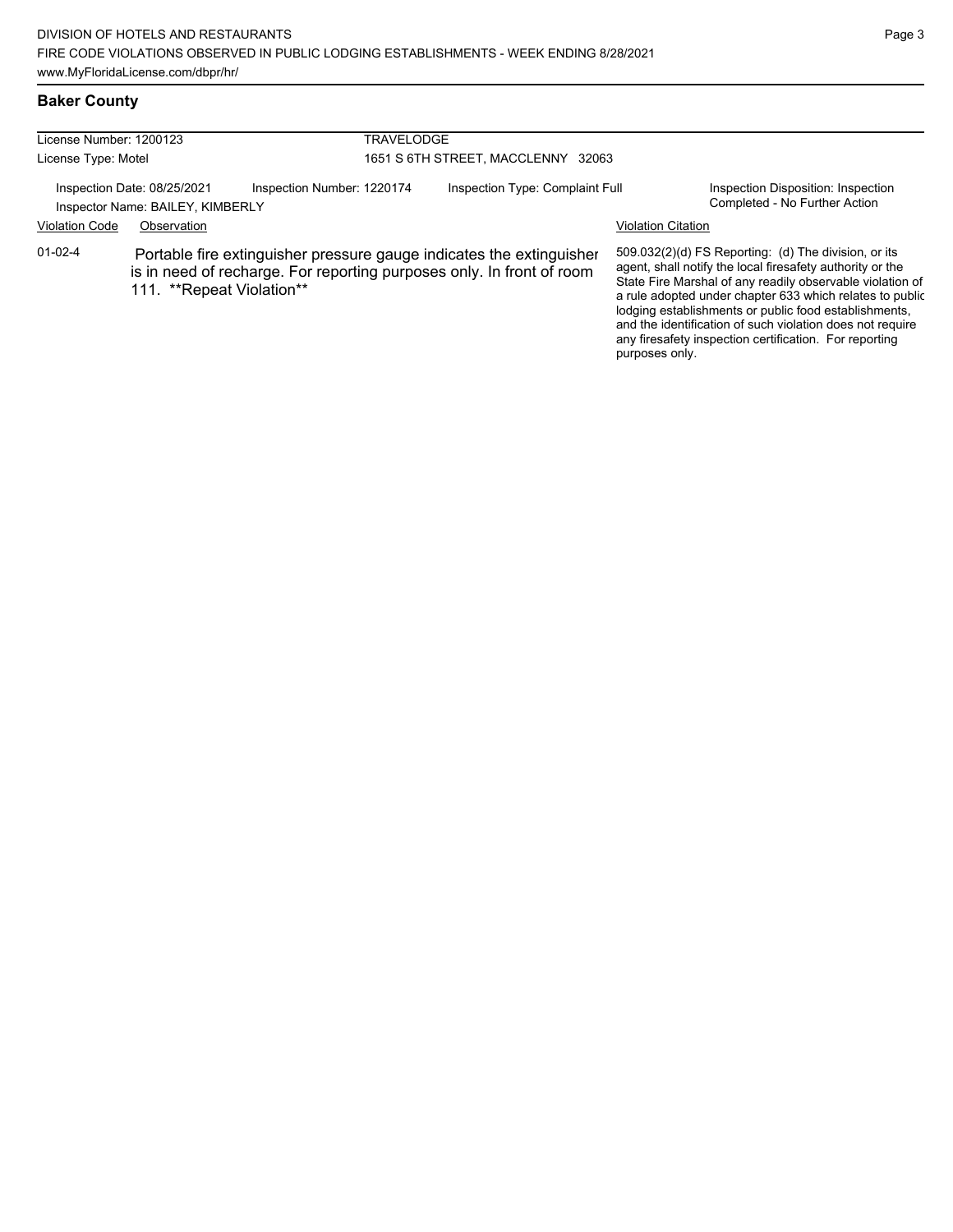## **Brevard County**

| License Number: 1505695<br>License Type: Hotel |                                                                                                                                                         | <b>EXTENDED STAY AMERICA #9505</b><br>4835 HELEN HAUSER BLVD, TITUSVILLE 32780 |                                                  |                           |                                                                                                                                                                                                                                                                                                                                                                                                                                                                                                                                                                                                                                                                                                  |
|------------------------------------------------|---------------------------------------------------------------------------------------------------------------------------------------------------------|--------------------------------------------------------------------------------|--------------------------------------------------|---------------------------|--------------------------------------------------------------------------------------------------------------------------------------------------------------------------------------------------------------------------------------------------------------------------------------------------------------------------------------------------------------------------------------------------------------------------------------------------------------------------------------------------------------------------------------------------------------------------------------------------------------------------------------------------------------------------------------------------|
|                                                | Inspection Date: 08/23/2021<br>Inspection Number: 1160906<br>Inspector Name: WILSON, LANETTE                                                            |                                                                                | Inspection Type: Routine - Lodging               |                           | Inspection Disposition: Inspection<br>Completed - No Further Action                                                                                                                                                                                                                                                                                                                                                                                                                                                                                                                                                                                                                              |
| <b>Violation Code</b>                          | Observation                                                                                                                                             |                                                                                |                                                  | <b>Violation Citation</b> |                                                                                                                                                                                                                                                                                                                                                                                                                                                                                                                                                                                                                                                                                                  |
| 08-03-4                                        | No boiler certificate or insurance inspector's boiler report available.<br>For reporting purposes only.<br>Couldn't locate . Both tanks say 500,000 btu |                                                                                |                                                  |                           | 61C-1.004(10) FAC and 509.032(2)(d) FS Reporting:<br>61C-1.004(10) The insurance inspector's boiler report is<br>required annually for power boilers and high<br>pressure/high temperature boilers and biannually for low<br>pressure steam or vapor heating boilers. 509.032(2)(d)<br>The division, or its agent, shall notify the local firesafety<br>authority or the State Fire Marshal of any readily<br>observable violation of a rule adopted under chapter 63:<br>which relates to public lodging establishments or public<br>food establishments, and the identification of such<br>violation does not require any firesafety inspection<br>certification. For reporting purposes only. |
| License Number: 1505860                        |                                                                                                                                                         | <b>CYPRESS BAY</b>                                                             |                                                  |                           |                                                                                                                                                                                                                                                                                                                                                                                                                                                                                                                                                                                                                                                                                                  |
| License Type: Apartment                        |                                                                                                                                                         |                                                                                | 3656 VERDI CIRCLE, PALM BAY 32909                |                           |                                                                                                                                                                                                                                                                                                                                                                                                                                                                                                                                                                                                                                                                                                  |
|                                                | Inspection Date: 08/26/2021<br>Inspection Number: 1512990<br>Inspector Name: SCHOENLY, BARBARA                                                          |                                                                                | Inspection Type: Lodging-Licensing<br>Inspection |                           | Inspection Disposition: Inspection<br>Completed - No Further Action                                                                                                                                                                                                                                                                                                                                                                                                                                                                                                                                                                                                                              |
| <b>Violation Code</b>                          | Observation                                                                                                                                             |                                                                                |                                                  | <b>Violation Citation</b> |                                                                                                                                                                                                                                                                                                                                                                                                                                                                                                                                                                                                                                                                                                  |
| $01 - 04 - 4$                                  | No portable fire extinguisher present on the premises. For reporting<br>purposes only.                                                                  |                                                                                |                                                  | purposes only.            | 509.032(2)(d) FS Reporting: (d) The division, or its<br>agent, shall notify the local firesafety authority or the<br>State Fire Marshal of any readily observable violation of<br>a rule adopted under chapter 633 which relates to public<br>lodging establishments or public food establishments,<br>and the identification of such violation does not require<br>any firesafety inspection certification. For reporting                                                                                                                                                                                                                                                                       |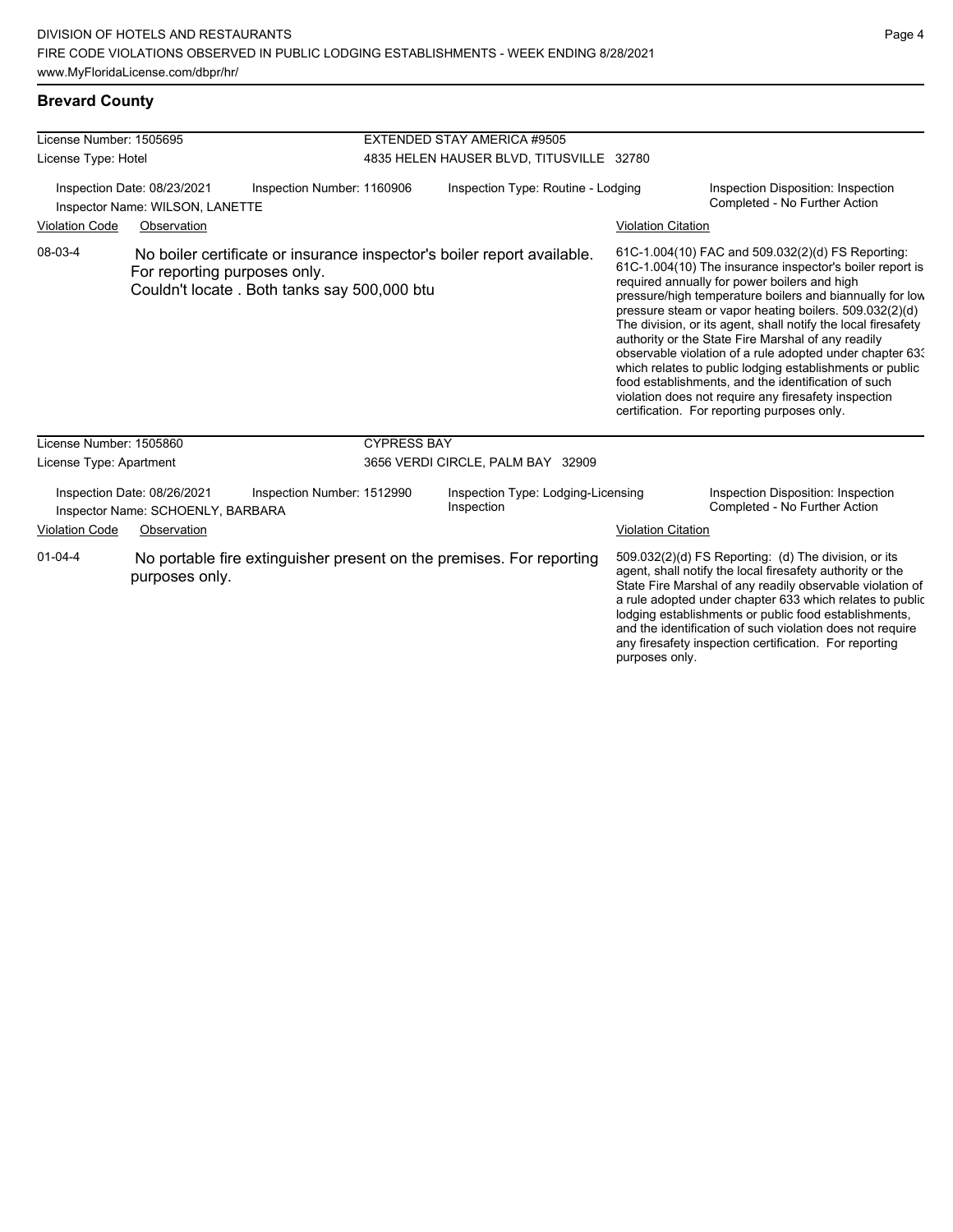**Broward County**

| License Number: 1620926                                                                      |                                                                  |                                                               |                                                  | AC HOTELS BY MARRIOTT FT. LAUDERDALE AIRPORT                                                                                                  |                                                                     |                                                                                                                                                                                                                                                                                                                                                                                                                                                                                                                                                                                                                                                                                                  |  |
|----------------------------------------------------------------------------------------------|------------------------------------------------------------------|---------------------------------------------------------------|--------------------------------------------------|-----------------------------------------------------------------------------------------------------------------------------------------------|---------------------------------------------------------------------|--------------------------------------------------------------------------------------------------------------------------------------------------------------------------------------------------------------------------------------------------------------------------------------------------------------------------------------------------------------------------------------------------------------------------------------------------------------------------------------------------------------------------------------------------------------------------------------------------------------------------------------------------------------------------------------------------|--|
| License Type: Hotel                                                                          |                                                                  |                                                               | 154 N COMPASS WAY, DANIA BEACH 33004             |                                                                                                                                               |                                                                     |                                                                                                                                                                                                                                                                                                                                                                                                                                                                                                                                                                                                                                                                                                  |  |
|                                                                                              | Inspection Date: 08/25/2021<br>Inspector Name: LONDONO, GLORIA   | Inspection Number: 1159202                                    | Inspection Type: Lodging-Licensing<br>Inspection |                                                                                                                                               |                                                                     | Inspection Disposition: Inspection<br>Completed - No Further Action                                                                                                                                                                                                                                                                                                                                                                                                                                                                                                                                                                                                                              |  |
| <b>Violation Code</b>                                                                        | Observation                                                      |                                                               |                                                  |                                                                                                                                               | <b>Violation Citation</b>                                           |                                                                                                                                                                                                                                                                                                                                                                                                                                                                                                                                                                                                                                                                                                  |  |
| 08-03-4                                                                                      |                                                                  |                                                               |                                                  | No boiler certificate or insurance inspector's boiler report available.<br>For reporting purposes only. 2 boilers with 600.000 BTUs capacity. |                                                                     | 61C-1.004(10) FAC and 509.032(2)(d) FS Reporting:<br>61C-1.004(10) The insurance inspector's boiler report is<br>required annually for power boilers and high<br>pressure/high temperature boilers and biannually for low<br>pressure steam or vapor heating boilers. 509.032(2)(d)<br>The division, or its agent, shall notify the local firesafety<br>authority or the State Fire Marshal of any readily<br>observable violation of a rule adopted under chapter 63.<br>which relates to public lodging establishments or public<br>food establishments, and the identification of such<br>violation does not require any firesafety inspection<br>certification. For reporting purposes only. |  |
| License Number: 1620927<br>License Type: Hotel                                               |                                                                  |                                                               |                                                  | MARRIOTT FT. LAUDERDALE AIRPORT<br>166 N COMPASS WAY, DANIA BEACH 33004                                                                       |                                                                     |                                                                                                                                                                                                                                                                                                                                                                                                                                                                                                                                                                                                                                                                                                  |  |
| Inspection Date: 08/25/2021<br>Inspection Number: 1159203<br>Inspector Name: LONDONO, GLORIA |                                                                  |                                                               | Inspection Type: Lodging-Licensing<br>Inspection |                                                                                                                                               | Inspection Disposition: Inspection<br>Completed - No Further Action |                                                                                                                                                                                                                                                                                                                                                                                                                                                                                                                                                                                                                                                                                                  |  |
| <b>Violation Code</b>                                                                        | Observation                                                      |                                                               |                                                  |                                                                                                                                               | <b>Violation Citation</b>                                           |                                                                                                                                                                                                                                                                                                                                                                                                                                                                                                                                                                                                                                                                                                  |  |
| 08-03-4                                                                                      |                                                                  | For reporting purposes only. 2 boilers with 600 BTUs capacity |                                                  | No boiler certificate or insurance inspector's boiler report available.                                                                       |                                                                     | 61C-1.004(10) FAC and 509.032(2)(d) FS Reporting:<br>61C-1.004(10) The insurance inspector's boiler report is<br>required annually for power boilers and high<br>pressure/high temperature boilers and biannually for low<br>pressure steam or vapor heating boilers. 509.032(2)(d)<br>The division, or its agent, shall notify the local firesafety<br>authority or the State Fire Marshal of any readily<br>observable violation of a rule adopted under chapter 63.<br>which relates to public lodging establishments or public<br>food establishments, and the identification of such<br>violation does not require any firesafety inspection<br>certification. For reporting purposes only. |  |
| License Number: 1621011                                                                      |                                                                  |                                                               |                                                  | POMPANO PALMS APARTMENT                                                                                                                       |                                                                     |                                                                                                                                                                                                                                                                                                                                                                                                                                                                                                                                                                                                                                                                                                  |  |
| License Type: Apartment                                                                      |                                                                  |                                                               |                                                  | 300 NW 34 ST, POMPANO BEACH 33064                                                                                                             |                                                                     |                                                                                                                                                                                                                                                                                                                                                                                                                                                                                                                                                                                                                                                                                                  |  |
|                                                                                              | Inspection Date: 08/27/2021<br>Inspector Name: GOODWIN, NICHOLAS | Inspection Number: 1532769                                    |                                                  | <b>Inspection Type: Complaint Full</b>                                                                                                        |                                                                     | Inspection Disposition: Warning<br>Issued                                                                                                                                                                                                                                                                                                                                                                                                                                                                                                                                                                                                                                                        |  |
| <b>Violation Code</b>                                                                        | Observation                                                      |                                                               |                                                  |                                                                                                                                               | <b>Violation Citation</b>                                           |                                                                                                                                                                                                                                                                                                                                                                                                                                                                                                                                                                                                                                                                                                  |  |
| 01-01-4                                                                                      |                                                                  | is overcharged. For reporting purposes only. Unit 205 400     |                                                  | Portable fire extinguisher pressure gauge indicates the extinguisher                                                                          |                                                                     | 509.032(2)(d) FS Reporting: (d) The division, or its<br>agent, shall notify the local firesafety authority or the<br>State Fire Marshal of any readily observable violation of                                                                                                                                                                                                                                                                                                                                                                                                                                                                                                                   |  |

a rule adopted under chapter 633 which relates to public lodging establishments or public food establishments, and the identification of such violation does not require any firesafety inspection certification. For reporting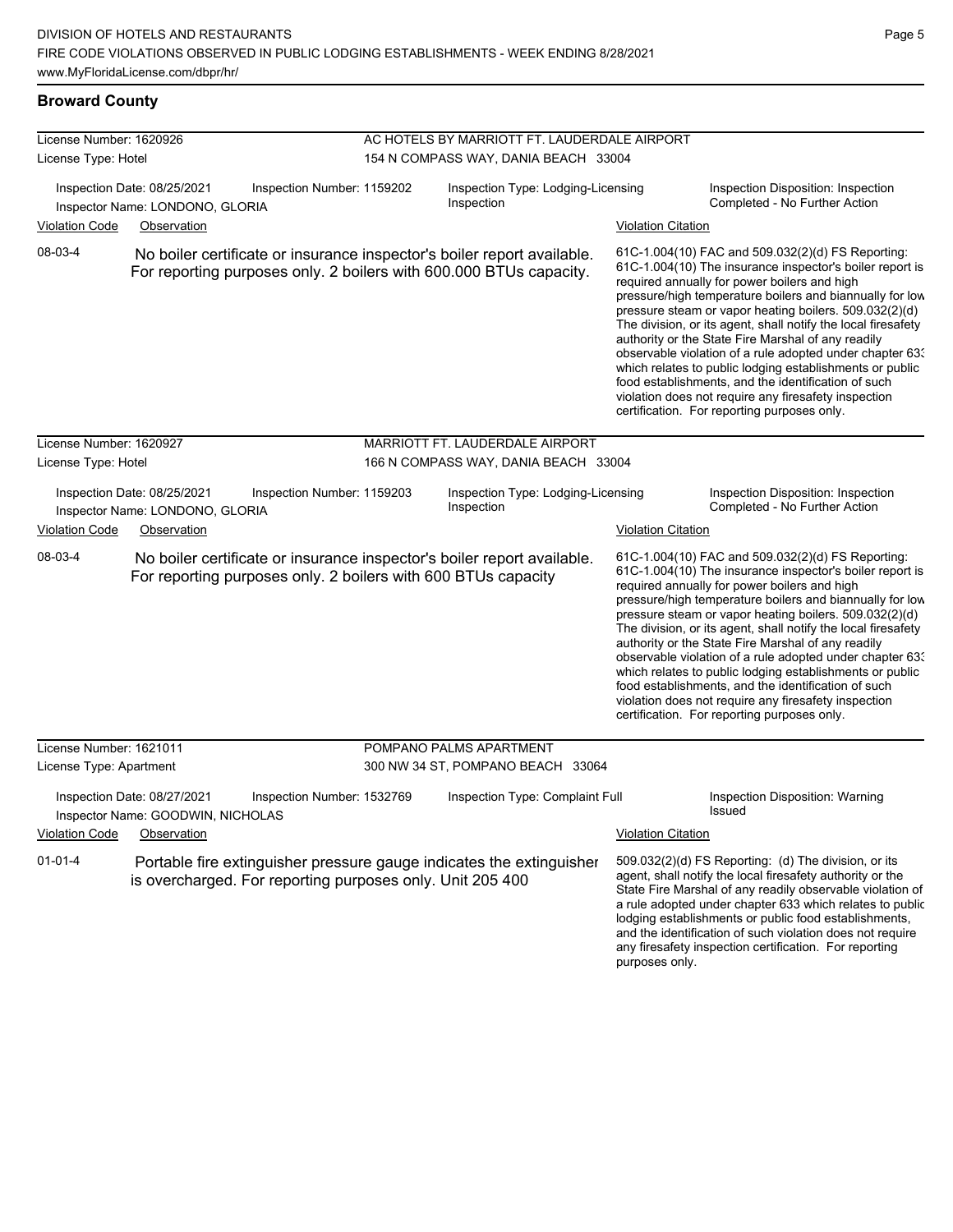## **Broward County**

| License Number: 1610903 |                                                                                                                                                                                                               |                                         | HOTEL POMPANO BEACH                             |                           |                                                                                                                                                                                                                                                                                                                                                                                                                                                                                                                                                                                                                                                                                                  |
|-------------------------|---------------------------------------------------------------------------------------------------------------------------------------------------------------------------------------------------------------|-----------------------------------------|-------------------------------------------------|---------------------------|--------------------------------------------------------------------------------------------------------------------------------------------------------------------------------------------------------------------------------------------------------------------------------------------------------------------------------------------------------------------------------------------------------------------------------------------------------------------------------------------------------------------------------------------------------------------------------------------------------------------------------------------------------------------------------------------------|
| License Type: Motel     |                                                                                                                                                                                                               |                                         | 1201 NW 31ST AVE, POMPANO BEACH 33069           |                           |                                                                                                                                                                                                                                                                                                                                                                                                                                                                                                                                                                                                                                                                                                  |
|                         | Inspection Date: 08/27/2021<br>Inspector Name: STEUBER, RYAN                                                                                                                                                  | Inspection Number: 1217122              | Inspection Type: Complaint Full                 |                           | Inspection Disposition: Call Back -<br>Admin. complaint recommended                                                                                                                                                                                                                                                                                                                                                                                                                                                                                                                                                                                                                              |
| <b>Violation Code</b>   | Observation                                                                                                                                                                                                   |                                         |                                                 | <b>Violation Citation</b> |                                                                                                                                                                                                                                                                                                                                                                                                                                                                                                                                                                                                                                                                                                  |
| 08-01-4                 | - From initial inspection : Boiler certificate or insurance inspector's<br>boiler report expired. For reporting purposes only. **Repeat<br>Violation**<br>Extended**                                          | - From follow-up inspection 2021-08-27: | - From follow-up inspection 2021-06-21: ** Time |                           | 61C-1.004(10) FAC and 509.032(2)(d) FS Reporting:<br>61C-1.004(10) The insurance inspector's boiler report is<br>required annually for power boilers and high<br>pressure/high temperature boilers and biannually for low<br>pressure steam or vapor heating boilers. 509.032(2)(d)<br>The division, or its agent, shall notify the local firesafety<br>authority or the State Fire Marshal of any readily<br>observable violation of a rule adopted under chapter 63.<br>which relates to public lodging establishments or public<br>food establishments, and the identification of such<br>violation does not require any firesafety inspection<br>certification. For reporting purposes only. |
| License Number: 1600852 |                                                                                                                                                                                                               |                                         | 1414 NE 4 ST APARTMENTS                         |                           |                                                                                                                                                                                                                                                                                                                                                                                                                                                                                                                                                                                                                                                                                                  |
| License Type: Apartment |                                                                                                                                                                                                               |                                         | 1414 NE 4 ST, FORT LAUDERDALE 33301             |                           |                                                                                                                                                                                                                                                                                                                                                                                                                                                                                                                                                                                                                                                                                                  |
|                         | Inspection Date: 08/23/2021<br>Inspector Name: BRANN, JUSTIN                                                                                                                                                  | Inspection Number: 1518980              | Inspection Type: Routine - Lodging              |                           | Inspection Disposition: Inspection<br>Completed - No Further Action                                                                                                                                                                                                                                                                                                                                                                                                                                                                                                                                                                                                                              |
| <b>Violation Code</b>   | Observation                                                                                                                                                                                                   |                                         |                                                 | <b>Violation Citation</b> |                                                                                                                                                                                                                                                                                                                                                                                                                                                                                                                                                                                                                                                                                                  |
| 07-01-4                 | Damaged electrical wire(s). For reporting purposes only.<br>Wires on West side of property are on the ground. Inspector<br>contacted property manager and will forward inspection report to<br>Fire Marshall. |                                         |                                                 | purposes only.            | 509.032(2)(d) FS Reporting: (d) The division, or its<br>agent, shall notify the local firesafety authority or the<br>State Fire Marshal of any readily observable violation of<br>a rule adopted under chapter 633 which relates to public<br>lodging establishments or public food establishments,<br>and the identification of such violation does not require<br>any firesafety inspection certification. For reporting                                                                                                                                                                                                                                                                       |
| License Number: 1621472 |                                                                                                                                                                                                               |                                         | VICTORIA PARK INVESTMENTS LLC                   |                           |                                                                                                                                                                                                                                                                                                                                                                                                                                                                                                                                                                                                                                                                                                  |
| License Type: Apartment |                                                                                                                                                                                                               |                                         | 1120 N VICTORIA PARK RD, FORT LAUDERDALE 33304  |                           |                                                                                                                                                                                                                                                                                                                                                                                                                                                                                                                                                                                                                                                                                                  |
| <b>Violation Code</b>   | Inspection Date: 08/27/2021<br>Inspector Name: BRANN, JUSTIN<br>Observation                                                                                                                                   | Inspection Number: 1514934              | Inspection Type: Routine - Lodging              | <b>Violation Citation</b> | Inspection Disposition: Inspection<br>Completed - No Further Action                                                                                                                                                                                                                                                                                                                                                                                                                                                                                                                                                                                                                              |
| 01-03-4                 | Portable fire extinguisher missing from it's designated location (sign<br>present indicating designated location). For reporting purposes only.<br>By Apts 1A and 7.                                          |                                         |                                                 | purposes only.            | 509.032(2)(d) FS Reporting: (d) The division, or its<br>agent, shall notify the local firesafety authority or the<br>State Fire Marshal of any readily observable violation of<br>a rule adopted under chapter 633 which relates to public<br>lodging establishments or public food establishments,<br>and the identification of such violation does not require<br>any firesafety inspection certification. For reporting                                                                                                                                                                                                                                                                       |
| License Number: 1610291 |                                                                                                                                                                                                               | <b>CASA ESPANOLA APTS</b>               |                                                 |                           |                                                                                                                                                                                                                                                                                                                                                                                                                                                                                                                                                                                                                                                                                                  |
| License Type: Apartment |                                                                                                                                                                                                               |                                         | 2221 NW 58 TER, LAUDERHILL 33313-3124           |                           |                                                                                                                                                                                                                                                                                                                                                                                                                                                                                                                                                                                                                                                                                                  |
|                         | Inspection Date: 08/23/2021<br>Inspector Name: SMITH, CORETTA                                                                                                                                                 | Inspection Number: 1523673              | Inspection Type: Routine - Lodging              |                           | Inspection Disposition: Inspection<br>Completed - No Further Action                                                                                                                                                                                                                                                                                                                                                                                                                                                                                                                                                                                                                              |
| <b>Violation Code</b>   | Observation                                                                                                                                                                                                   |                                         |                                                 | <b>Violation Citation</b> |                                                                                                                                                                                                                                                                                                                                                                                                                                                                                                                                                                                                                                                                                                  |
| 02-04-4                 | Propane (LP gas) tank having a water capacity greater than 2.7 lbs.<br>stored inside the building. For reporting purposes only.<br>Observed on second floor on bldg 2220                                      |                                         |                                                 | purposes only.            | 509.032(2)(d) FS Reporting: (d) The division, or its<br>agent, shall notify the local firesafety authority or the<br>State Fire Marshal of any readily observable violation of<br>a rule adopted under chapter 633 which relates to public<br>lodging establishments or public food establishments,<br>and the identification of such violation does not require<br>any firesafety inspection certification. For reporting                                                                                                                                                                                                                                                                       |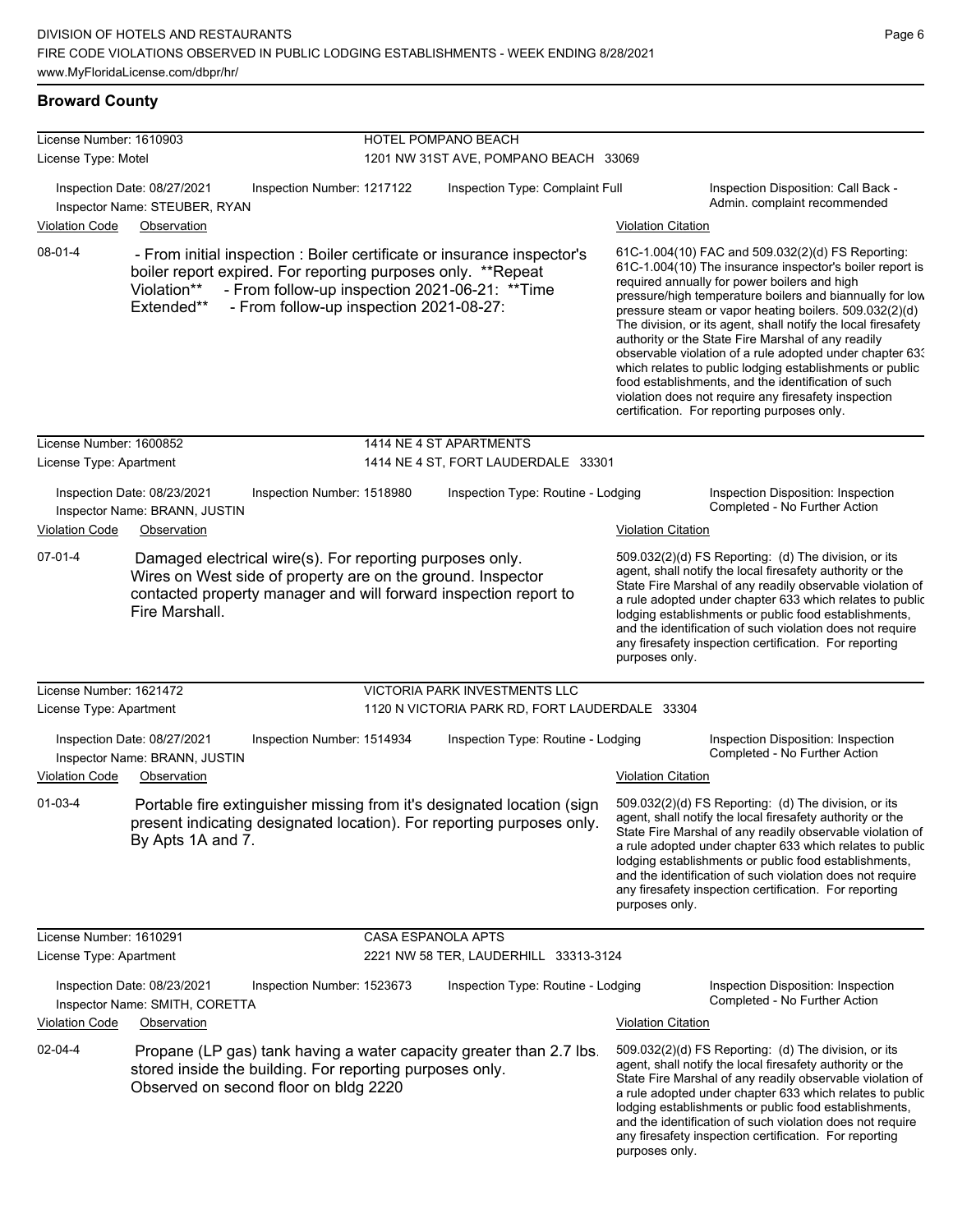| License Number: 1621683                                                                          |                                                                 |                                                      |                                    | 4TH AVE LAND HOLDINGS, LLC                                                                                                               |                           |                                                                                                                                                                                                                                                                                                                                                                                                                            |  |
|--------------------------------------------------------------------------------------------------|-----------------------------------------------------------------|------------------------------------------------------|------------------------------------|------------------------------------------------------------------------------------------------------------------------------------------|---------------------------|----------------------------------------------------------------------------------------------------------------------------------------------------------------------------------------------------------------------------------------------------------------------------------------------------------------------------------------------------------------------------------------------------------------------------|--|
| License Type: Apartment                                                                          |                                                                 |                                                      | 3890 DAVIE RD, DAVIE 33314         |                                                                                                                                          |                           |                                                                                                                                                                                                                                                                                                                                                                                                                            |  |
|                                                                                                  | Inspection Date: 08/27/2021<br>Inspector Name: BARTON, GEOFFREY | Inspection Number: 1532709                           |                                    | Inspection Type: Lodging-Licensing<br>Inspection                                                                                         |                           | Inspection Disposition: Inspection<br>Completed - No Further Action                                                                                                                                                                                                                                                                                                                                                        |  |
| <b>Violation Code</b>                                                                            | Observation                                                     |                                                      |                                    |                                                                                                                                          | <b>Violation Citation</b> |                                                                                                                                                                                                                                                                                                                                                                                                                            |  |
| $01 - 02 - 4$                                                                                    | 111 back door.                                                  | is in need of recharge. For reporting purposes only. |                                    | Portable fire extinguisher pressure gauge indicates the extinguisher<br>On column in garage at handicap spot closest to Commercial Suite | purposes only.            | 509.032(2)(d) FS Reporting: (d) The division, or its<br>agent, shall notify the local firesafety authority or the<br>State Fire Marshal of any readily observable violation of<br>a rule adopted under chapter 633 which relates to public<br>lodging establishments or public food establishments,<br>and the identification of such violation does not require<br>any firesafety inspection certification. For reporting |  |
| License Number: 1612534                                                                          |                                                                 |                                                      | PFL VII LLC                        |                                                                                                                                          |                           |                                                                                                                                                                                                                                                                                                                                                                                                                            |  |
| License Type: Hotel                                                                              |                                                                 |                                                      |                                    | 400 CORPORATE DR, FORT LAUDERDALE 33334                                                                                                  |                           |                                                                                                                                                                                                                                                                                                                                                                                                                            |  |
| Inspection Date: 08/20/2021<br>Inspection Number: 1160877<br>Inspector Name: BENJAMIN, ALEXANDER |                                                                 |                                                      | Inspection Type: Routine - Lodging | Inspection Disposition: Warning<br><b>Issued</b>                                                                                         |                           |                                                                                                                                                                                                                                                                                                                                                                                                                            |  |
| <b>Violation Code</b>                                                                            | Observation                                                     |                                                      |                                    |                                                                                                                                          | <b>Violation Citation</b> |                                                                                                                                                                                                                                                                                                                                                                                                                            |  |
| $04 - 01 - 4$                                                                                    | reporting purposes only.                                        |                                                      |                                    | Trouble/alarm light illuminated on the fire alarm control panel. For                                                                     | purposes only.            | 509.032(2)(d) FS Reporting: The division, or its agent,<br>shall notify the local firesafety authority or the State Fire<br>Marshal of any readily observable violation of a rule<br>adopted under chapter 633 which relates to public<br>lodging establishments or public food establishments,<br>and the identification of such violation does not require<br>any firesafety inspection certification. For reporting     |  |
| License Number: 1615157                                                                          |                                                                 |                                                      | BEST WESTERN HOTEL                 |                                                                                                                                          |                           |                                                                                                                                                                                                                                                                                                                                                                                                                            |  |
| License Type: Hotel                                                                              |                                                                 |                                                      |                                    | 1050 E NEWPORT CENTER DR, DEERFIELD BEACH 33442-7723                                                                                     |                           |                                                                                                                                                                                                                                                                                                                                                                                                                            |  |
|                                                                                                  | Inspection Date: 08/25/2021<br>Inspector Name: GONZALEZ, DENNIS | Inspection Number: 1159354                           |                                    | Inspection Type: Routine - Lodging                                                                                                       |                           | Inspection Disposition: Inspection<br>Completed - No Further Action                                                                                                                                                                                                                                                                                                                                                        |  |
| Violation Code                                                                                   | Observation                                                     |                                                      |                                    |                                                                                                                                          | <b>Violation Citation</b> |                                                                                                                                                                                                                                                                                                                                                                                                                            |  |
| $04 - 01 - 4$                                                                                    |                                                                 | reporting purposes only. Supervisor back flow alarm  |                                    | Trouble/alarm light illuminated on the fire alarm control panel. For                                                                     |                           | 509.032(2)(d) FS Reporting: The division, or its agent,<br>shall notify the local firesafety authority or the State Fire<br>Marshal of any readily observable violation of a rule<br>adopted under chapter 633 which relates to public<br>lodging establishments or public food establishments,<br>and the identification of such violation does not require                                                               |  |

any firesafety inspection certification. For reporting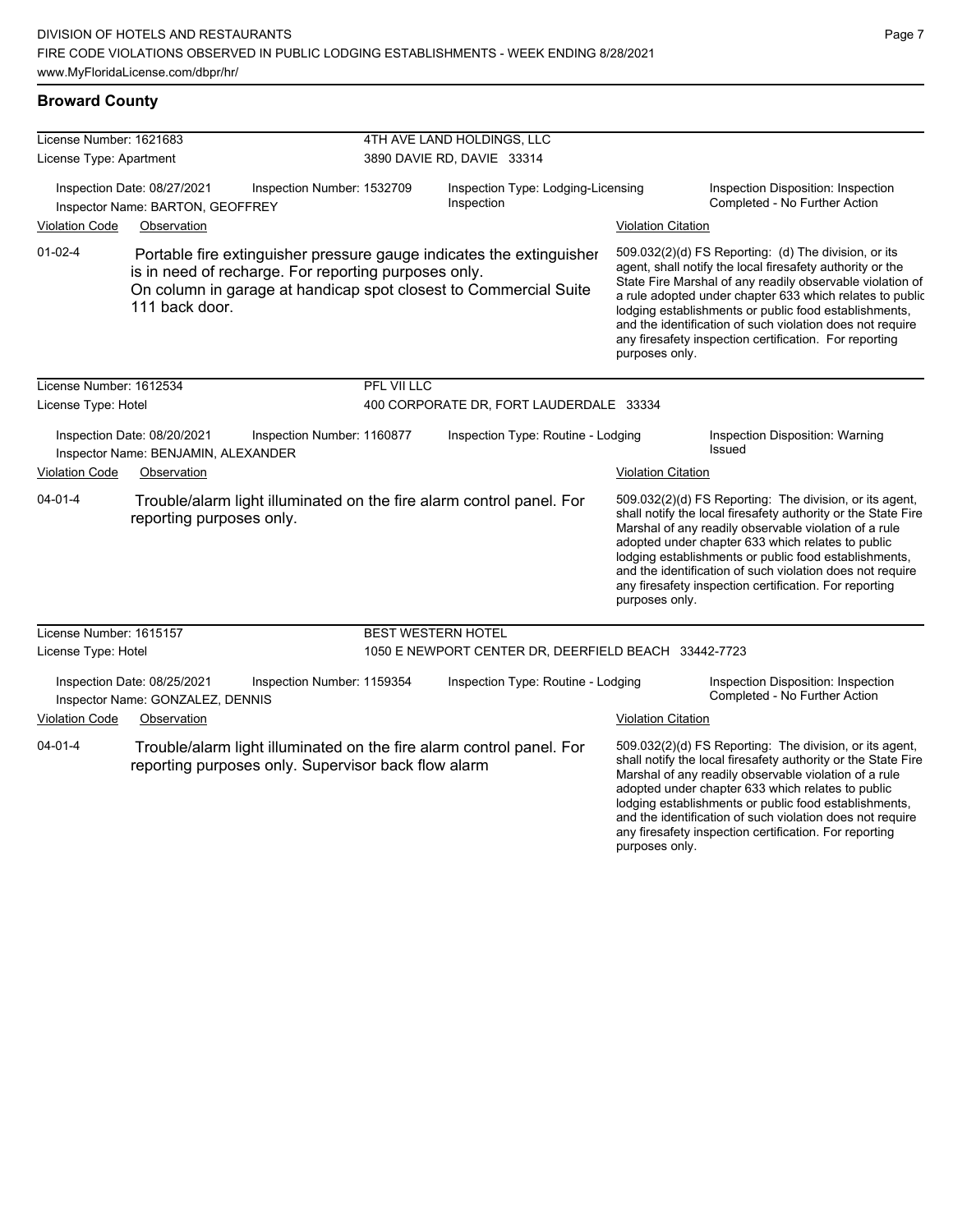| License Number: 2307080<br>License Type: Apartment                                           |                                                                    |                                                                             | <b>ST THOMAS APTS</b><br>4385 NW 9 ST, MIAMI 331263583 |                                                                                                                                            |                                                                                                                                                                                                                                                                                                                                                                                                                                              |                                                                                                                                                                                                                                                                                                                                                                                                                        |  |
|----------------------------------------------------------------------------------------------|--------------------------------------------------------------------|-----------------------------------------------------------------------------|--------------------------------------------------------|--------------------------------------------------------------------------------------------------------------------------------------------|----------------------------------------------------------------------------------------------------------------------------------------------------------------------------------------------------------------------------------------------------------------------------------------------------------------------------------------------------------------------------------------------------------------------------------------------|------------------------------------------------------------------------------------------------------------------------------------------------------------------------------------------------------------------------------------------------------------------------------------------------------------------------------------------------------------------------------------------------------------------------|--|
|                                                                                              |                                                                    |                                                                             |                                                        |                                                                                                                                            |                                                                                                                                                                                                                                                                                                                                                                                                                                              |                                                                                                                                                                                                                                                                                                                                                                                                                        |  |
| <b>Violation Code</b>                                                                        | Observation                                                        |                                                                             |                                                        |                                                                                                                                            | <b>Violation Citation</b>                                                                                                                                                                                                                                                                                                                                                                                                                    |                                                                                                                                                                                                                                                                                                                                                                                                                        |  |
| $01 - 01 - 4$                                                                                |                                                                    | and on second floor by unit 14.<br>Priority: Reporting **Repeat Violation** |                                                        | Portable fire extinguisher pressure gauge indicates the extinguisher<br>is overcharged. For reporting purposes only. Observed by unit 4    | 509.032(2)(d) FS Reporting: (d) The division, or its<br>agent, shall notify the local firesafety authority or the<br>State Fire Marshal of any readily observable violation of<br>a rule adopted under chapter 633 which relates to public<br>lodging establishments or public food establishments,<br>and the identification of such violation does not require<br>any firesafety inspection certification. For reporting<br>purposes only. |                                                                                                                                                                                                                                                                                                                                                                                                                        |  |
| License Number: 2329384                                                                      |                                                                    |                                                                             |                                                        | <b>HYATT CENTRIC BRICKELL</b>                                                                                                              |                                                                                                                                                                                                                                                                                                                                                                                                                                              |                                                                                                                                                                                                                                                                                                                                                                                                                        |  |
| License Type: Hotel                                                                          |                                                                    |                                                                             |                                                        | 1102 BRICKELL BAY DR, MIAMI 33131                                                                                                          |                                                                                                                                                                                                                                                                                                                                                                                                                                              |                                                                                                                                                                                                                                                                                                                                                                                                                        |  |
| Inspection Date: 08/23/2021<br>Inspection Number: 1160567<br>Inspector Name: HENLEY, LATONYA |                                                                    |                                                                             | Inspection Type: Routine - Lodging                     |                                                                                                                                            | Inspection Disposition: Warning<br><b>Issued</b>                                                                                                                                                                                                                                                                                                                                                                                             |                                                                                                                                                                                                                                                                                                                                                                                                                        |  |
| <b>Violation Code</b>                                                                        | Observation                                                        |                                                                             |                                                        |                                                                                                                                            | <b>Violation Citation</b>                                                                                                                                                                                                                                                                                                                                                                                                                    |                                                                                                                                                                                                                                                                                                                                                                                                                        |  |
| $04 - 01 - 4$                                                                                |                                                                    | the first floor by the entrance. **Repeat Violation**                       |                                                        | Trouble/alarm light illuminated on the fire alarm control panel. For<br>reporting purposes only. Observed the trouble light illuminated on | purposes only.                                                                                                                                                                                                                                                                                                                                                                                                                               | 509.032(2)(d) FS Reporting: The division, or its agent,<br>shall notify the local firesafety authority or the State Fire<br>Marshal of any readily observable violation of a rule<br>adopted under chapter 633 which relates to public<br>lodging establishments or public food establishments,<br>and the identification of such violation does not require<br>any firesafety inspection certification. For reporting |  |
| License Number: 2316381                                                                      |                                                                    |                                                                             | <b>ERNESTO MOTEL</b>                                   |                                                                                                                                            |                                                                                                                                                                                                                                                                                                                                                                                                                                              |                                                                                                                                                                                                                                                                                                                                                                                                                        |  |
| License Type: Motel                                                                          |                                                                    |                                                                             |                                                        | 4001 W FLAGLER ST, MIAMI 33134                                                                                                             |                                                                                                                                                                                                                                                                                                                                                                                                                                              |                                                                                                                                                                                                                                                                                                                                                                                                                        |  |
|                                                                                              | Inspection Date: 08/24/2021<br>Inspector Name: GONZALEZ, ALEJANDRO | Inspection Number: 1219522                                                  |                                                        | Inspection Type: Routine - Lodging                                                                                                         |                                                                                                                                                                                                                                                                                                                                                                                                                                              | Inspection Disposition: Inspection<br>Completed - No Further Action                                                                                                                                                                                                                                                                                                                                                    |  |
| <b>Violation Code</b>                                                                        | Observation                                                        |                                                                             |                                                        |                                                                                                                                            | <b>Violation Citation</b>                                                                                                                                                                                                                                                                                                                                                                                                                    |                                                                                                                                                                                                                                                                                                                                                                                                                        |  |
| $07 - 04 - 4$                                                                                | purposes only. Office.                                             |                                                                             |                                                        | Electrical outlet damaged to indicate a malfunction. For reporting                                                                         |                                                                                                                                                                                                                                                                                                                                                                                                                                              | 509.032(2)(d) FS Reporting: (d) The division, or its<br>agent, shall notify the local firesafety authority or the<br>State Fire Marshal of any readily observable violation of<br>a rule adopted under chapter 633 which relates to public<br>lodging establishments or public food establishments,<br>and the identification of such violation does not require                                                       |  |

any firesafety inspection certification. For reporting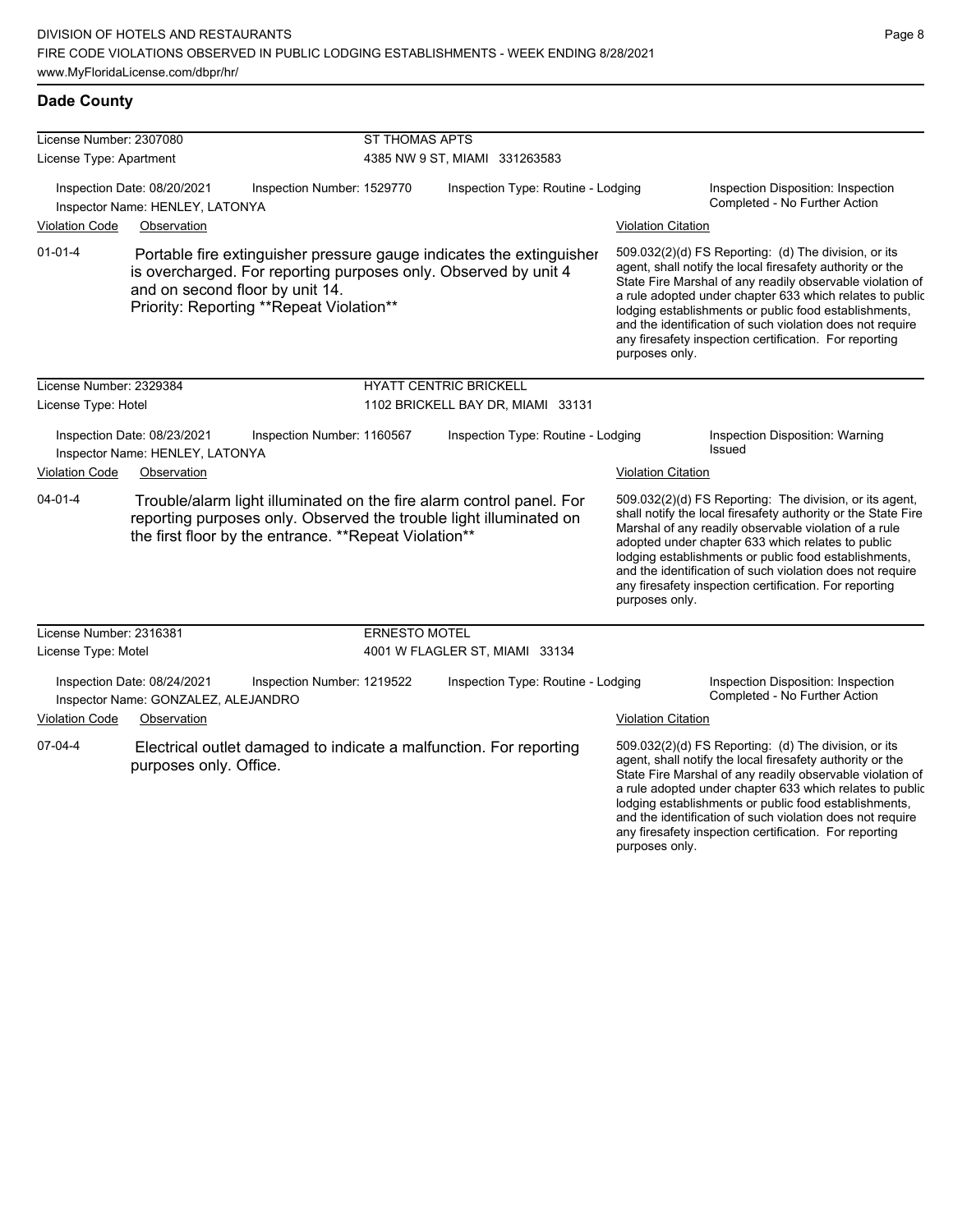| License Number: 2323053 |                                                                                                                                                                     | HAMILTON ON THE BAY                               |                           |                                                                                                                                                                                                                                                                                                                                                                                                                            |  |  |  |  |
|-------------------------|---------------------------------------------------------------------------------------------------------------------------------------------------------------------|---------------------------------------------------|---------------------------|----------------------------------------------------------------------------------------------------------------------------------------------------------------------------------------------------------------------------------------------------------------------------------------------------------------------------------------------------------------------------------------------------------------------------|--|--|--|--|
| License Type: Apartment |                                                                                                                                                                     | 555 NE 34 ST, MIAMI 33137                         |                           |                                                                                                                                                                                                                                                                                                                                                                                                                            |  |  |  |  |
|                         | Inspection Date: 08/24/2021<br>Inspection Number: 1532738<br>Inspector Name: SEYBA, JAMES                                                                           | Inspection Type: Complaint Full                   |                           | Inspection Disposition: Warning<br><b>Issued</b>                                                                                                                                                                                                                                                                                                                                                                           |  |  |  |  |
| <b>Violation Code</b>   | Observation                                                                                                                                                         |                                                   | <b>Violation Citation</b> |                                                                                                                                                                                                                                                                                                                                                                                                                            |  |  |  |  |
| $01 - 06 - 4$           | Portable fire extinguisher locked in a box with no means of access<br>to the fire extinguisher. For reporting purposes only. On west end of<br>hallway on floor 24. |                                                   | purposes only.            | 509.032(2)(d) FS Reporting: (d) The division, or its<br>agent, shall notify the local firesafety authority or the<br>State Fire Marshal of any readily observable violation of<br>a rule adopted under chapter 633 which relates to public<br>lodging establishments or public food establishments,<br>and the identification of such violation does not require<br>any firesafety inspection certification. For reporting |  |  |  |  |
| 04-01-4                 | Trouble/alarm light illuminated on the fire alarm control panel. For<br>reporting purposes only. Observed trouble light on "smoke evac<br>fans"                     |                                                   | purposes only.            | 509.032(2)(d) FS Reporting: The division, or its agent,<br>shall notify the local firesafety authority or the State Fire<br>Marshal of any readily observable violation of a rule<br>adopted under chapter 633 which relates to public<br>lodging establishments or public food establishments,<br>and the identification of such violation does not require<br>any firesafety inspection certification. For reporting     |  |  |  |  |
| License Number: 2307154 |                                                                                                                                                                     | JEFFERSON TERRACE APTS                            |                           |                                                                                                                                                                                                                                                                                                                                                                                                                            |  |  |  |  |
| License Type: Apartment |                                                                                                                                                                     | 840 16 ST, MIAMI BEACH 331392882                  |                           |                                                                                                                                                                                                                                                                                                                                                                                                                            |  |  |  |  |
|                         | Inspection Date: 08/20/2021<br>Inspection Number: 1529772<br>Inspector Name: HODGE, KRISTEN                                                                         | Inspection Type: Routine - Lodging                |                           | Inspection Disposition: Warning<br>Issued                                                                                                                                                                                                                                                                                                                                                                                  |  |  |  |  |
| Violation Code          | Observation                                                                                                                                                         |                                                   | <b>Violation Citation</b> |                                                                                                                                                                                                                                                                                                                                                                                                                            |  |  |  |  |
| $01-02-4$               | Portable fire extinguisher pressure gauge indicates the extinguisher<br>is in need of recharge located next to unit 13. For reporting<br>purposes only.             |                                                   | purposes only.            | 509.032(2)(d) FS Reporting: (d) The division, or its<br>agent, shall notify the local firesafety authority or the<br>State Fire Marshal of any readily observable violation of<br>a rule adopted under chapter 633 which relates to public<br>lodging establishments or public food establishments,<br>and the identification of such violation does not require<br>any firesafety inspection certification. For reporting |  |  |  |  |
| License Number: 2328969 |                                                                                                                                                                     | CADILLAC HOTEL & BEACH CLUB, AUTOGRAPH COLLECTION |                           |                                                                                                                                                                                                                                                                                                                                                                                                                            |  |  |  |  |
| License Type: Hotel     |                                                                                                                                                                     | 3925 COLLINS AVE, MIAMI BEACH 33140               |                           |                                                                                                                                                                                                                                                                                                                                                                                                                            |  |  |  |  |
|                         | Inspection Date: 08/24/2021<br>Inspection Number: 1159880<br>Inspector Name: UNZAGA, MILADYS                                                                        | Inspection Type: Routine - Lodging                |                           | Inspection Disposition: Warning<br>Issued                                                                                                                                                                                                                                                                                                                                                                                  |  |  |  |  |
| <b>Violation Code</b>   | Observation                                                                                                                                                         |                                                   | <b>Violation Citation</b> |                                                                                                                                                                                                                                                                                                                                                                                                                            |  |  |  |  |
| $04 - 01 - 4$           | Trouble/alarm light illuminated on the fire alarm control panel. For<br>reporting purposes only.                                                                    |                                                   |                           | 509.032(2)(d) FS Reporting: The division, or its agent,<br>shall notify the local firesafety authority or the State Fire<br>Marshal of any readily observable violation of a rule<br>adopted under chapter 633 which relates to public<br>lodging establishments or public food establishments,<br>and the identification of such violation does not require<br>any firesafety inspection certification. For reporting     |  |  |  |  |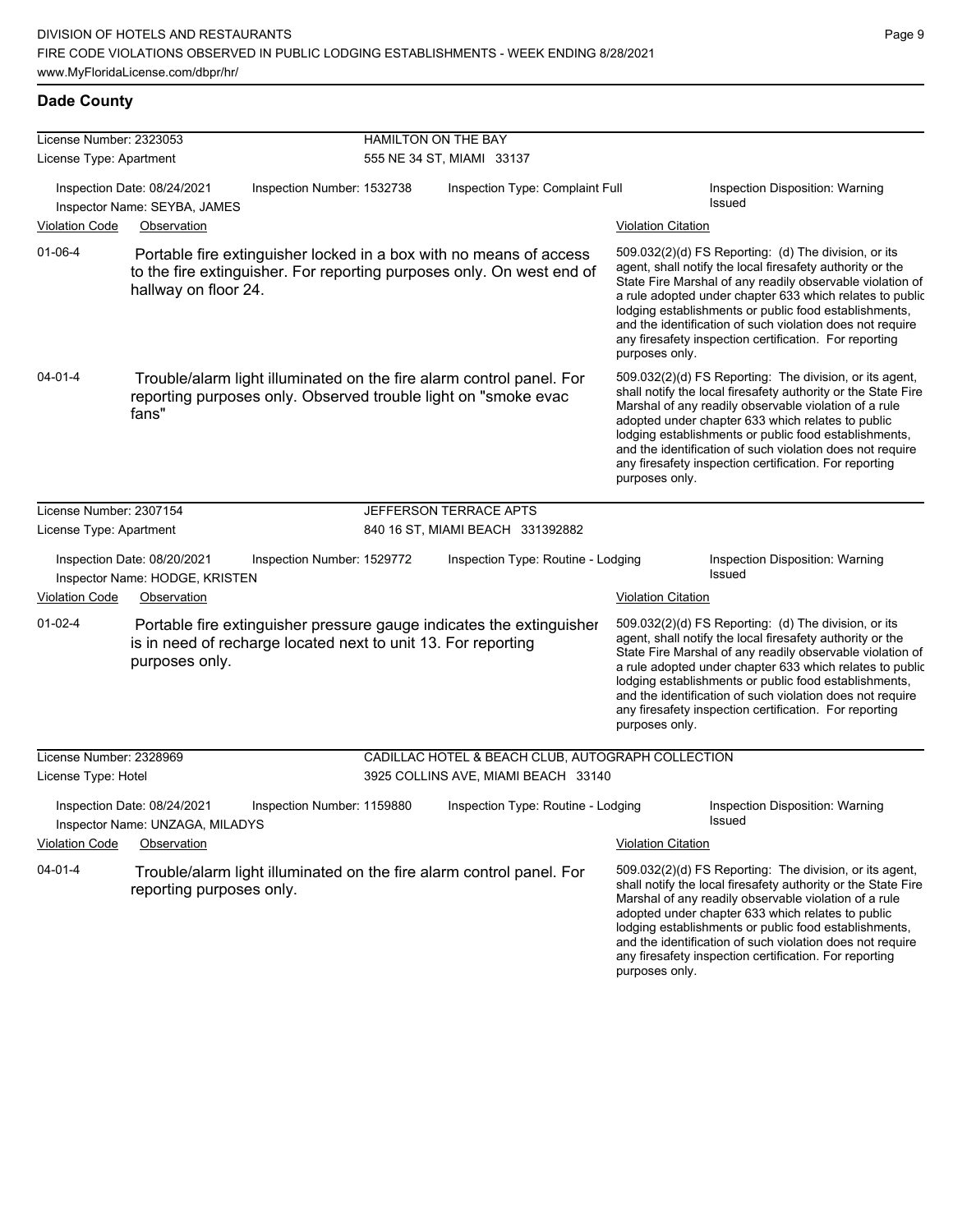| License Number: 2329208<br>License Type: Hotel     |                                                                                                         |                                               | <b>GRAND BEACH HOTEL</b><br>4835 COLLINS AVE, MIAMI BEACH 33140 |                                                                                                                                                                                                                                                                |                                             |                                                                                                                                                                                                                                                                                                                                                                                                                                                                                                   |  |  |
|----------------------------------------------------|---------------------------------------------------------------------------------------------------------|-----------------------------------------------|-----------------------------------------------------------------|----------------------------------------------------------------------------------------------------------------------------------------------------------------------------------------------------------------------------------------------------------------|---------------------------------------------|---------------------------------------------------------------------------------------------------------------------------------------------------------------------------------------------------------------------------------------------------------------------------------------------------------------------------------------------------------------------------------------------------------------------------------------------------------------------------------------------------|--|--|
| <b>Violation Code</b>                              | Inspection Date: 08/26/2021<br>Inspector Name: UNZAGA, MILADYS<br>Observation                           | Inspection Number: 1161051                    | Inspection Type: Routine - Lodging                              |                                                                                                                                                                                                                                                                | <b>Violation Citation</b>                   | Inspection Disposition: Inspection<br>Completed - No Further Action                                                                                                                                                                                                                                                                                                                                                                                                                               |  |  |
| $04 - 01 - 4$                                      | reporting purposes only.                                                                                |                                               |                                                                 | Trouble/alarm light illuminated on the fire alarm control panel. For                                                                                                                                                                                           | purposes only.                              | 509.032(2)(d) FS Reporting: The division, or its agent,<br>shall notify the local firesafety authority or the State Fire<br>Marshal of any readily observable violation of a rule<br>adopted under chapter 633 which relates to public<br>lodging establishments or public food establishments,<br>and the identification of such violation does not require<br>any firesafety inspection certification. For reporting                                                                            |  |  |
| License Number: 2329321<br>License Type: Hotel     |                                                                                                         |                                               | L HOTEL                                                         | 4121 INDIAN CREEK DR, MIAMI BEACH 33140                                                                                                                                                                                                                        |                                             |                                                                                                                                                                                                                                                                                                                                                                                                                                                                                                   |  |  |
| <b>Violation Code</b>                              | Inspection Date: 08/26/2021<br>Inspector Name: UNZAGA, MILADYS<br>Observation                           | Inspection Number: 1159934                    |                                                                 | Inspection Type: Routine - Lodging                                                                                                                                                                                                                             | <b>Violation Citation</b>                   | Inspection Disposition: Inspection<br>Completed - No Further Action                                                                                                                                                                                                                                                                                                                                                                                                                               |  |  |
| 04-01-4                                            | desk office.                                                                                            |                                               |                                                                 | Trouble/alarm light illuminated on the fire alarm control panel. For<br>reporting purposes only. Observed in main panel located in the front                                                                                                                   | purposes only.                              | 509.032(2)(d) FS Reporting: The division, or its agent,<br>shall notify the local firesafety authority or the State Fire<br>Marshal of any readily observable violation of a rule<br>adopted under chapter 633 which relates to public<br>lodging establishments or public food establishments,<br>and the identification of such violation does not require<br>any firesafety inspection certification. For reporting                                                                            |  |  |
| License Number: 2309627<br>License Type: Apartment |                                                                                                         |                                               | SHANTI HOUSE                                                    | 1940 BAY DR #11, MIAMI BEACH 33141                                                                                                                                                                                                                             |                                             |                                                                                                                                                                                                                                                                                                                                                                                                                                                                                                   |  |  |
| <b>Violation Code</b>                              | Inspection Date: 08/23/2021<br>Inspector Name: PRIETO, VICENTE                                          | Inspection Number: 1518640                    |                                                                 | Inspection Type: Routine - Lodging                                                                                                                                                                                                                             |                                             | Inspection Disposition: Inspection<br>Completed - No Further Action                                                                                                                                                                                                                                                                                                                                                                                                                               |  |  |
| $04 - 01 - 4$                                      | Observation                                                                                             | reporting purposes only. **Repeat Violation** |                                                                 | Trouble/alarm light illuminated on the fire alarm control panel. For                                                                                                                                                                                           | <b>Violation Citation</b><br>purposes only. | 509.032(2)(d) FS Reporting: The division, or its agent,<br>shall notify the local firesafety authority or the State Fire<br>Marshal of any readily observable violation of a rule<br>adopted under chapter 633 which relates to public<br>lodging establishments or public food establishments,<br>and the identification of such violation does not require<br>any firesafety inspection certification. For reporting                                                                            |  |  |
| License Number: 2310348<br>License Type: Apartment |                                                                                                         |                                               | SUNSET SQUARE APTS                                              | 5950 SW 74 ST, SOUTH MIAMI 33143                                                                                                                                                                                                                               |                                             |                                                                                                                                                                                                                                                                                                                                                                                                                                                                                                   |  |  |
| <b>Violation Code</b><br>$01 - 03 - 4$             | Inspection Date: 08/25/2021<br>Inspector Name: PICO, JORGE<br>Observation<br>the laundry room location. | Inspection Number: 1531541                    |                                                                 | Inspection Type: Routine - Lodging<br>Portable fire extinguisher missing from it's designated location (sign<br>present indicating designated location). For reporting purposes only.<br>Observed a fire extinguisher missing at the parking lot area, next to | <b>Violation Citation</b><br>purposes only. | Inspection Disposition: Inspection<br>Completed - No Further Action<br>509.032(2)(d) FS Reporting: (d) The division, or its<br>agent, shall notify the local firesafety authority or the<br>State Fire Marshal of any readily observable violation of<br>a rule adopted under chapter 633 which relates to public<br>lodging establishments or public food establishments,<br>and the identification of such violation does not require<br>any firesafety inspection certification. For reporting |  |  |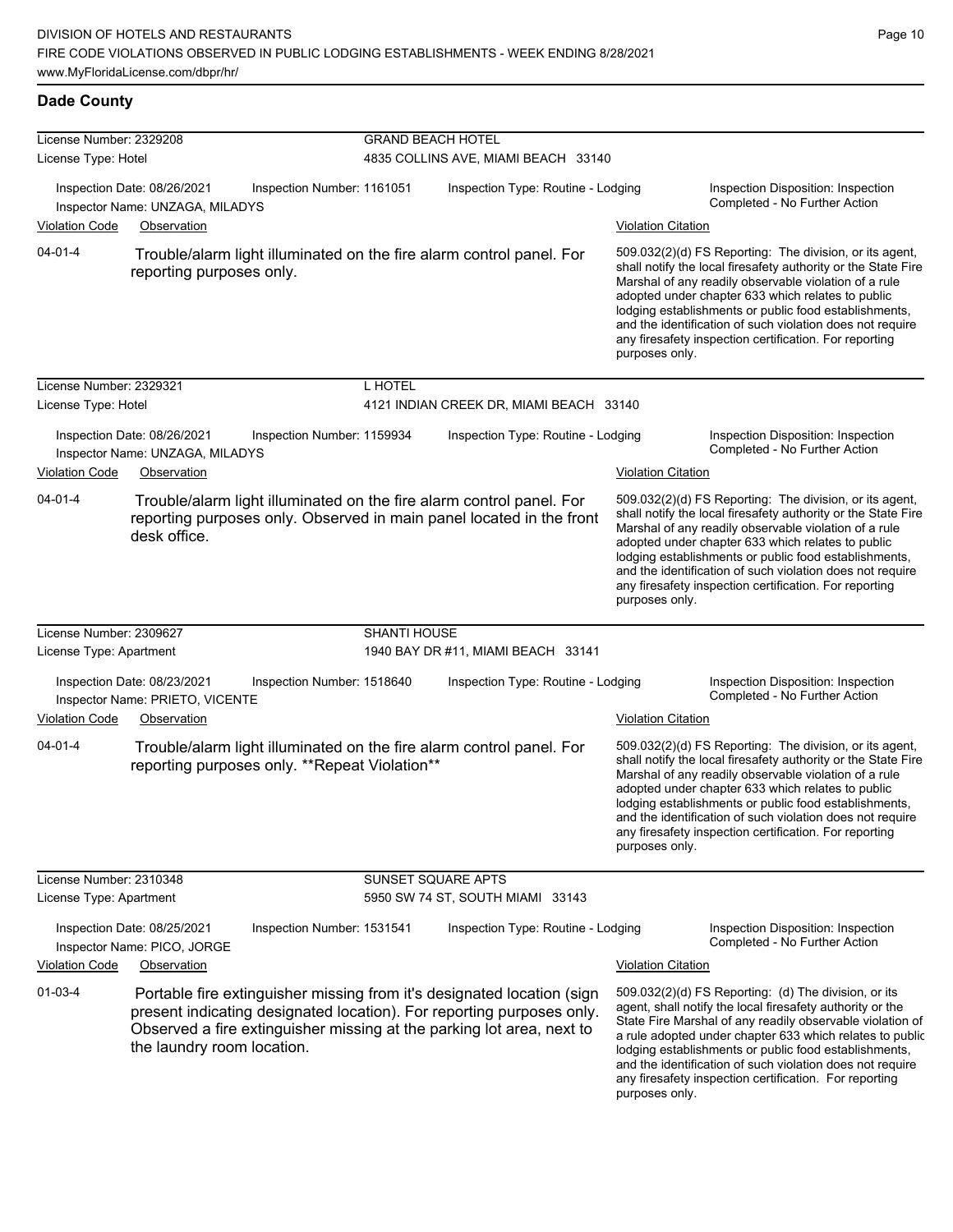| <b>Dade County</b> |  |
|--------------------|--|
|--------------------|--|

| License Number: 2329351 |                                                                               |                                          |                                    | FOUR SEASONS HOTEL THE SURF CLUB                                                                                                                                                                                   |                           |                                                                                                                                                                                                                                                                                                                                                                                                                                                                                                                                                                                                                                                                                                  |  |
|-------------------------|-------------------------------------------------------------------------------|------------------------------------------|------------------------------------|--------------------------------------------------------------------------------------------------------------------------------------------------------------------------------------------------------------------|---------------------------|--------------------------------------------------------------------------------------------------------------------------------------------------------------------------------------------------------------------------------------------------------------------------------------------------------------------------------------------------------------------------------------------------------------------------------------------------------------------------------------------------------------------------------------------------------------------------------------------------------------------------------------------------------------------------------------------------|--|
| License Type: Hotel     |                                                                               |                                          | 9011 COLLINS AVE, SURFSIDE 33154   |                                                                                                                                                                                                                    |                           |                                                                                                                                                                                                                                                                                                                                                                                                                                                                                                                                                                                                                                                                                                  |  |
| <b>Violation Code</b>   | Inspection Date: 08/25/2021<br>Inspector Name: PRIETO, VICENTE<br>Observation | Inspection Number: 1161378               | Inspection Type: Routine - Lodging |                                                                                                                                                                                                                    | <b>Violation Citation</b> | <b>Inspection Disposition: Warning</b><br>Issued                                                                                                                                                                                                                                                                                                                                                                                                                                                                                                                                                                                                                                                 |  |
| $08 - 01 - 4$           |                                                                               | 2/26/21). Inspection done on 05/07/2021. |                                    | Boiler certificate or insurance inspector's boiler report expired. For<br>reporting purposes only. Observed expired certificates for boilers<br>with jurisdiction umbers: 133611, 133613, 133610 (Expiration date: |                           | 61C-1.004(10) FAC and 509.032(2)(d) FS Reporting:<br>61C-1.004(10) The insurance inspector's boiler report is<br>required annually for power boilers and high<br>pressure/high temperature boilers and biannually for low<br>pressure steam or vapor heating boilers. 509.032(2)(d)<br>The division, or its agent, shall notify the local firesafety<br>authority or the State Fire Marshal of any readily<br>observable violation of a rule adopted under chapter 63.<br>which relates to public lodging establishments or public<br>food establishments, and the identification of such<br>violation does not require any firesafety inspection<br>certification. For reporting purposes only. |  |
| License Number: 2314513 |                                                                               |                                          | ALOFT MIAMI DADELAND               |                                                                                                                                                                                                                    |                           |                                                                                                                                                                                                                                                                                                                                                                                                                                                                                                                                                                                                                                                                                                  |  |
| License Type: Motel     |                                                                               |                                          | 7600 N KENDALL DR, MIAMI 33156     |                                                                                                                                                                                                                    |                           |                                                                                                                                                                                                                                                                                                                                                                                                                                                                                                                                                                                                                                                                                                  |  |
|                         | Inspection Date: 08/23/2021<br>Inspector Name: PICO, JORGE                    | Inspection Number: 1218250               |                                    | Inspection Type: Routine - Lodging                                                                                                                                                                                 |                           | <b>Inspection Disposition: Warning</b><br>Issued                                                                                                                                                                                                                                                                                                                                                                                                                                                                                                                                                                                                                                                 |  |
| <b>Violation Code</b>   | Observation                                                                   |                                          |                                    |                                                                                                                                                                                                                    | <b>Violation Citation</b> |                                                                                                                                                                                                                                                                                                                                                                                                                                                                                                                                                                                                                                                                                                  |  |
| $04 - 01 - 4$           | reporting purposes only.                                                      |                                          |                                    | Trouble/alarm light illuminated on the fire alarm control panel. For                                                                                                                                               | purposes only.            | 509.032(2)(d) FS Reporting: The division, or its agent,<br>shall notify the local firesafety authority or the State Fire<br>Marshal of any readily observable violation of a rule<br>adopted under chapter 633 which relates to public<br>lodging establishments or public food establishments,<br>and the identification of such violation does not require<br>any firesafety inspection certification. For reporting                                                                                                                                                                                                                                                                           |  |
| License Number: 2315878 |                                                                               |                                          | DBA SUMMER GROVE                   |                                                                                                                                                                                                                    |                           |                                                                                                                                                                                                                                                                                                                                                                                                                                                                                                                                                                                                                                                                                                  |  |
| License Type: Apartment |                                                                               |                                          |                                    | 10307 CORAL WAY, MIAMI 33165                                                                                                                                                                                       |                           |                                                                                                                                                                                                                                                                                                                                                                                                                                                                                                                                                                                                                                                                                                  |  |
|                         | Inspection Date: 08/24/2021<br>Inspector Name: AZPURUA, JULIO                 | Inspection Number: 1517444               |                                    | Inspection Type: Routine - Lodging                                                                                                                                                                                 |                           | Inspection Disposition: Inspection<br>Completed - No Further Action                                                                                                                                                                                                                                                                                                                                                                                                                                                                                                                                                                                                                              |  |
| <b>Violation Code</b>   | Observation                                                                   |                                          |                                    |                                                                                                                                                                                                                    | <b>Violation Citation</b> |                                                                                                                                                                                                                                                                                                                                                                                                                                                                                                                                                                                                                                                                                                  |  |
| $01 - 05 - 4$           | purposes only.<br>209 at building 10319.                                      |                                          |                                    | Portable fire extinguisher obstructed/not accessible. For reporting<br>Observed fire extinguisher box missing breaking device next to unit                                                                         | purposes only.            | 509.032(2)(d) FS Reporting: (d) The division, or its<br>agent, shall notify the local firesafety authority or the<br>State Fire Marshal of any readily observable violation of<br>a rule adopted under chapter 633 which relates to public<br>lodging establishments or public food establishments,<br>and the identification of such violation does not require<br>any firesafety inspection certification. For reporting                                                                                                                                                                                                                                                                       |  |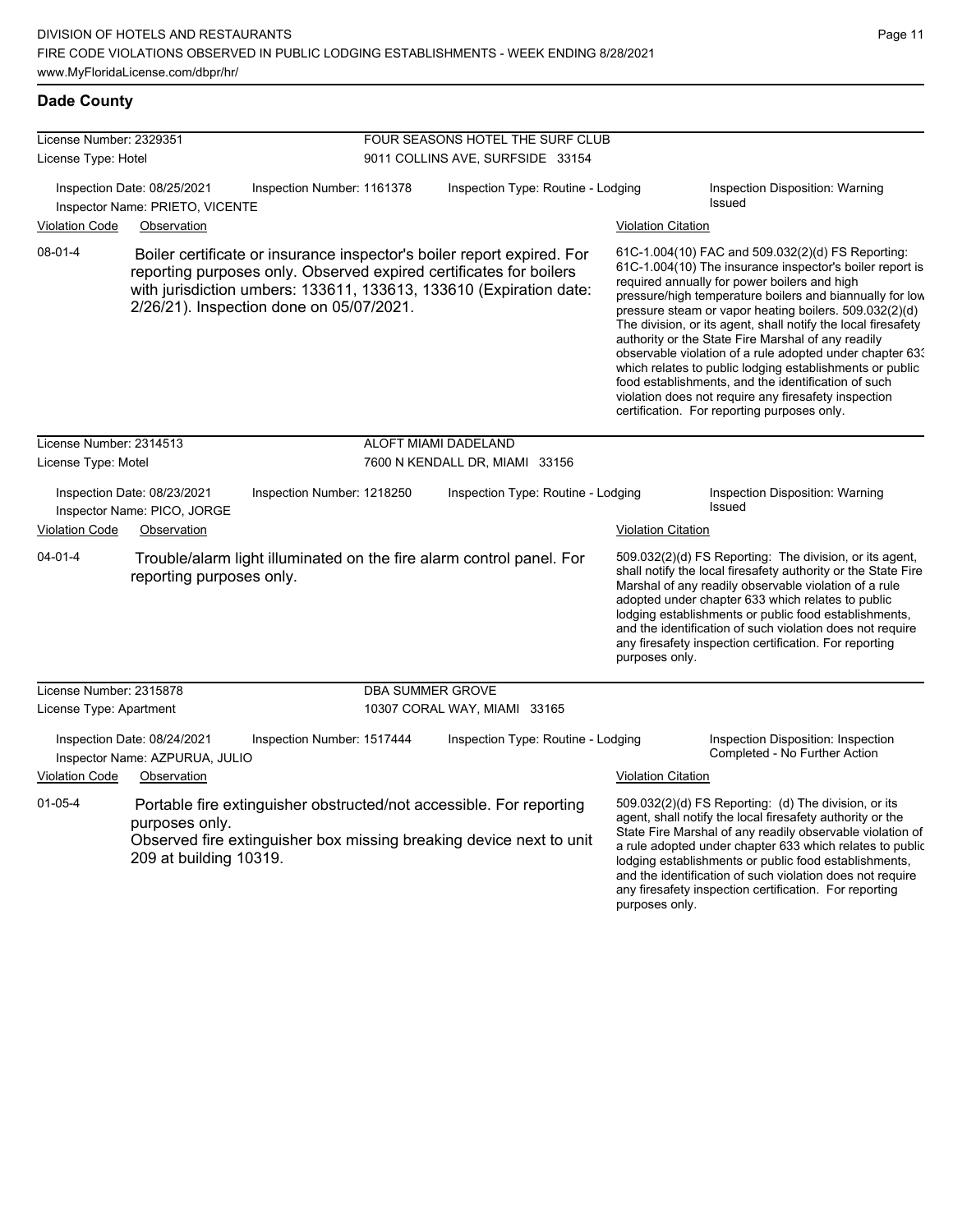# **Dade County**

| License Number: 2303092                                                                                                                                                                |                                                                                                                                                |                            | HOLIDAY INN HOTEL                                                      |                           |                                                                                                                                                                                                                                                                                                                                                                                                                                                                                                                                                                                                                                                                                                  |
|----------------------------------------------------------------------------------------------------------------------------------------------------------------------------------------|------------------------------------------------------------------------------------------------------------------------------------------------|----------------------------|------------------------------------------------------------------------|---------------------------|--------------------------------------------------------------------------------------------------------------------------------------------------------------------------------------------------------------------------------------------------------------------------------------------------------------------------------------------------------------------------------------------------------------------------------------------------------------------------------------------------------------------------------------------------------------------------------------------------------------------------------------------------------------------------------------------------|
| License Type: Motel                                                                                                                                                                    |                                                                                                                                                |                            | 1111 S ROYAL POINCIANA, MIAMI SPGS 331667318                           |                           |                                                                                                                                                                                                                                                                                                                                                                                                                                                                                                                                                                                                                                                                                                  |
| Inspection Date: 08/27/2021<br>Inspector Name: GONZALEZ, ERIK                                                                                                                          |                                                                                                                                                | Inspection Number: 1217221 | Inspection Type: Routine - Lodging                                     |                           | Inspection Disposition: Inspection<br>Completed - No Further Action                                                                                                                                                                                                                                                                                                                                                                                                                                                                                                                                                                                                                              |
| <b>Violation Code</b>                                                                                                                                                                  | Observation                                                                                                                                    |                            |                                                                        | <b>Violation Citation</b> |                                                                                                                                                                                                                                                                                                                                                                                                                                                                                                                                                                                                                                                                                                  |
| $01 - 06 - 4$                                                                                                                                                                          | to the fire extinguisher. For reporting purposes only. Observed<br>extinguisher with no braking device located by ice machine on 2nd<br>floor. |                            | Portable fire extinguisher locked in a box with no means of access     | purposes only.            | 509.032(2)(d) FS Reporting: (d) The division, or its<br>agent, shall notify the local firesafety authority or the<br>State Fire Marshal of any readily observable violation of<br>a rule adopted under chapter 633 which relates to public<br>lodging establishments or public food establishments,<br>and the identification of such violation does not require<br>any firesafety inspection certification. For reporting                                                                                                                                                                                                                                                                       |
| 08-04-4                                                                                                                                                                                | Boiler certificate not posted in the boiler room. For reporting<br>purposes only.                                                              |                            |                                                                        |                           | 61C-1.004(10) FAC and 509.032(2)(d) FS Reporting:<br>61C-1.004(10) The insurance inspector's boiler report<br>shall be posted in the boiler room. 509.032(2)(d) The<br>division, or its agent, shall notify the local firesafety<br>authority or the State Fire Marshal of any readily<br>observable violation of a rule adopted under chapter 633<br>which relates to public lodging establishments or public<br>food establishments, and the identification of such<br>violation does not require any firesafety inspection<br>certification. For reporting purposes only.                                                                                                                     |
| License Number: 2326874                                                                                                                                                                |                                                                                                                                                |                            | EXTENDED STAY AMERICA #9639                                            |                           |                                                                                                                                                                                                                                                                                                                                                                                                                                                                                                                                                                                                                                                                                                  |
| License Type: Hotel                                                                                                                                                                    |                                                                                                                                                |                            | 8720 NW 33RD ST, MIAMI 33172                                           |                           |                                                                                                                                                                                                                                                                                                                                                                                                                                                                                                                                                                                                                                                                                                  |
|                                                                                                                                                                                        | Inspection Date: 08/27/2021<br>Inspector Name: ALVAREZ, MARGARET                                                                               | Inspection Number: 1162226 | Inspection Type: Complaint Full                                        |                           | Inspection Disposition: Inspection<br>Completed - No Further Action                                                                                                                                                                                                                                                                                                                                                                                                                                                                                                                                                                                                                              |
| <b>Violation Code</b>                                                                                                                                                                  | Observation                                                                                                                                    |                            |                                                                        | <b>Violation Citation</b> |                                                                                                                                                                                                                                                                                                                                                                                                                                                                                                                                                                                                                                                                                                  |
| 08-01-4                                                                                                                                                                                | reporting purposes only.                                                                                                                       |                            | Boiler certificate or insurance inspector's boiler report expired. For |                           | 61C-1.004(10) FAC and 509.032(2)(d) FS Reporting:<br>61C-1.004(10) The insurance inspector's boiler report is<br>required annually for power boilers and high<br>pressure/high temperature boilers and biannually for low<br>pressure steam or vapor heating boilers. 509.032(2)(d)<br>The division, or its agent, shall notify the local firesafety<br>authority or the State Fire Marshal of any readily<br>observable violation of a rule adopted under chapter 63.<br>which relates to public lodging establishments or public<br>food establishments, and the identification of such<br>violation does not require any firesafety inspection<br>certification. For reporting purposes only. |
| License Number: 2323902                                                                                                                                                                |                                                                                                                                                |                            | <b>HAMMOCKS PLACE</b>                                                  |                           |                                                                                                                                                                                                                                                                                                                                                                                                                                                                                                                                                                                                                                                                                                  |
| License Type: Apartment                                                                                                                                                                |                                                                                                                                                |                            | 15280 SW 104 ST, MIAMI 33196                                           |                           |                                                                                                                                                                                                                                                                                                                                                                                                                                                                                                                                                                                                                                                                                                  |
|                                                                                                                                                                                        | Inspection Date: 08/23/2021<br>Inspector Name: ELDER, AUDREY                                                                                   | Inspection Number: 1528917 | Inspection Type: Routine - Lodging                                     |                           | Inspection Disposition: Warning<br>Issued                                                                                                                                                                                                                                                                                                                                                                                                                                                                                                                                                                                                                                                        |
| <b>Violation Code</b>                                                                                                                                                                  | Observation                                                                                                                                    |                            |                                                                        | <b>Violation Citation</b> |                                                                                                                                                                                                                                                                                                                                                                                                                                                                                                                                                                                                                                                                                                  |
| 01-06-4<br>Portable fire extinguisher locked in a box with no means of access<br>to the fire extinguisher. For reporting purposes only.<br>Observed no breaking device near unit 7110. |                                                                                                                                                |                            |                                                                        | purposes only.            | 509.032(2)(d) FS Reporting: (d) The division, or its<br>agent, shall notify the local firesafety authority or the<br>State Fire Marshal of any readily observable violation of<br>a rule adopted under chapter 633 which relates to public<br>lodging establishments or public food establishments,<br>and the identification of such violation does not require<br>any firesafety inspection certification. For reporting                                                                                                                                                                                                                                                                       |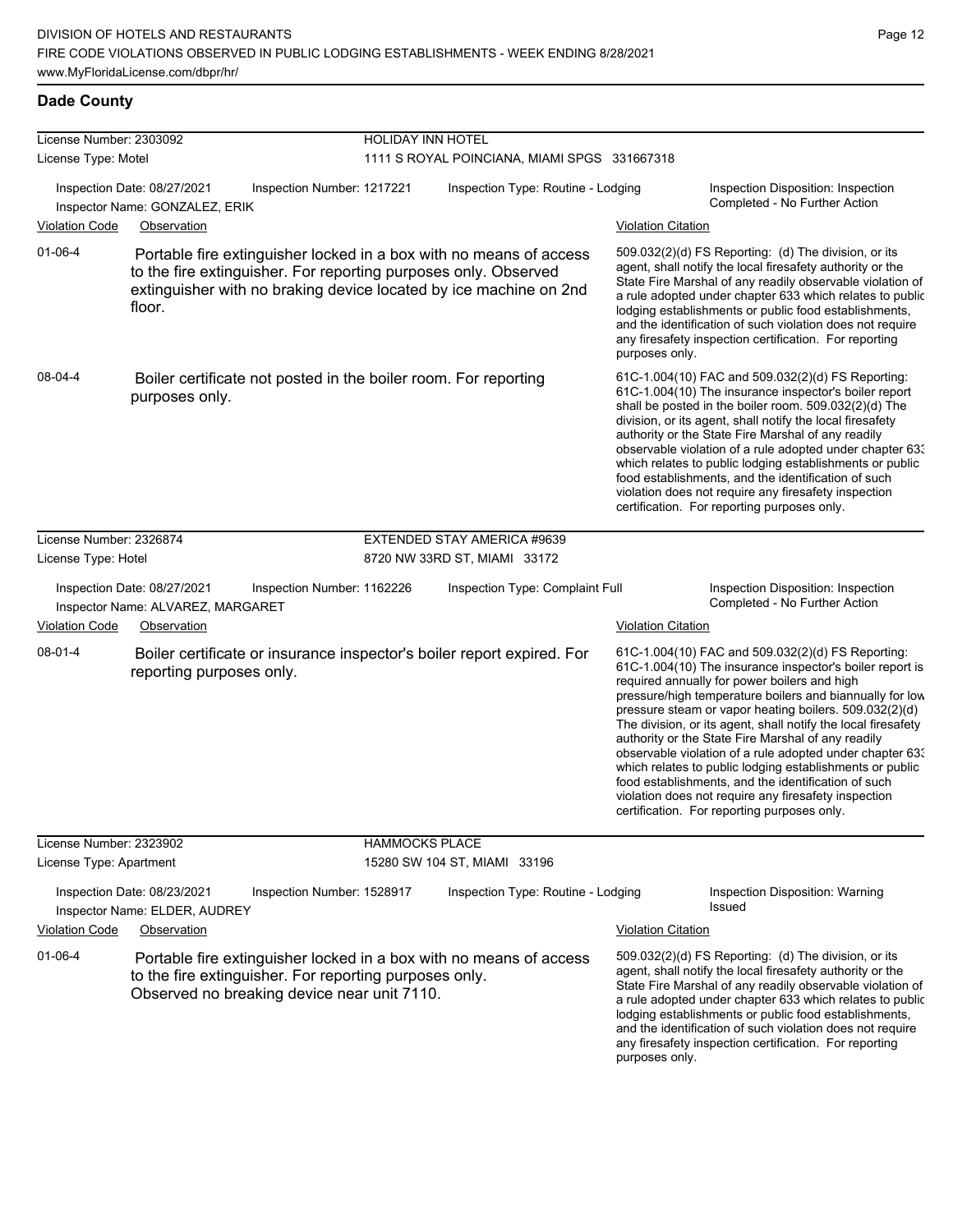which relates to public lodging establishments or public food establishments, and the identification of such violation does not require any firesafety inspection certification. For reporting purposes only.

### **Duval County**

| License Number: 2602493                                        |                                                                |                                                                                                                                                             |                                     | <b>EASTSIDE TERRACE APARTMENTS</b>                                                                                                              |                                                                                                                                                                                                                                                                                                                                                                                                                                          |                                                                                                                                                                                                                                                                                                                                                                                                                                                                        |  |
|----------------------------------------------------------------|----------------------------------------------------------------|-------------------------------------------------------------------------------------------------------------------------------------------------------------|-------------------------------------|-------------------------------------------------------------------------------------------------------------------------------------------------|------------------------------------------------------------------------------------------------------------------------------------------------------------------------------------------------------------------------------------------------------------------------------------------------------------------------------------------------------------------------------------------------------------------------------------------|------------------------------------------------------------------------------------------------------------------------------------------------------------------------------------------------------------------------------------------------------------------------------------------------------------------------------------------------------------------------------------------------------------------------------------------------------------------------|--|
| License Type: Apartment                                        |                                                                |                                                                                                                                                             | 1230 E 7 ST, JACKSONVILLE 322064839 |                                                                                                                                                 |                                                                                                                                                                                                                                                                                                                                                                                                                                          |                                                                                                                                                                                                                                                                                                                                                                                                                                                                        |  |
| Inspection Date: 08/27/2021<br>Inspector Name: PERRY, DENNIS   |                                                                | Inspection Number: 1532605                                                                                                                                  | Inspection Type: Complaint Full     |                                                                                                                                                 | Inspection Disposition: Call Back -<br>Admin. complaint recommended                                                                                                                                                                                                                                                                                                                                                                      |                                                                                                                                                                                                                                                                                                                                                                                                                                                                        |  |
| <b>Violation Code</b><br>Observation                           |                                                                |                                                                                                                                                             |                                     |                                                                                                                                                 | <b>Violation Citation</b>                                                                                                                                                                                                                                                                                                                                                                                                                |                                                                                                                                                                                                                                                                                                                                                                                                                                                                        |  |
| $04 - 01 - 4$                                                  |                                                                | alarm control panel. For reporting purposes only.<br>Panel in laundry area shows trouble.<br>2021-08-13: Panel in laundry area still showing trouble alert. |                                     | - From initial inspection : Trouble/alarm light illuminated on the fire<br>- From follow-up inspection                                          | 509.032(2)(d) FS Reporting: The division, or its agent,<br>shall notify the local firesafety authority or the State Fire<br>Marshal of any readily observable violation of a rule<br>adopted under chapter 633 which relates to public<br>lodging establishments or public food establishments,<br>and the identification of such violation does not require<br>any firesafety inspection certification. For reporting<br>purposes only. |                                                                                                                                                                                                                                                                                                                                                                                                                                                                        |  |
| License Number: 2608615                                        |                                                                |                                                                                                                                                             |                                     | MOTEL 6 JACKSONVILLE ORANGE PARK                                                                                                                |                                                                                                                                                                                                                                                                                                                                                                                                                                          |                                                                                                                                                                                                                                                                                                                                                                                                                                                                        |  |
| License Type: Motel                                            |                                                                |                                                                                                                                                             |                                     | 6107 YOUNGERMAN CIR, JACKSONVILLE 32244                                                                                                         |                                                                                                                                                                                                                                                                                                                                                                                                                                          |                                                                                                                                                                                                                                                                                                                                                                                                                                                                        |  |
| Inspection Date: 08/24/2021<br>Inspector Name: BELLEMARE, RYAN |                                                                | Inspection Number: 1220155                                                                                                                                  |                                     | Inspection Type: Complaint Full                                                                                                                 |                                                                                                                                                                                                                                                                                                                                                                                                                                          | Inspection Disposition: Inspection<br>Completed - No Further Action                                                                                                                                                                                                                                                                                                                                                                                                    |  |
| <b>Violation Code</b><br>Observation                           |                                                                |                                                                                                                                                             |                                     |                                                                                                                                                 | <b>Violation Citation</b>                                                                                                                                                                                                                                                                                                                                                                                                                |                                                                                                                                                                                                                                                                                                                                                                                                                                                                        |  |
| $01-03-4$                                                      | Missing outside of 134, 142                                    |                                                                                                                                                             |                                     | Portable fire extinguisher missing from it's designated location (sign<br>present indicating designated location). For reporting purposes only. | purposes only.                                                                                                                                                                                                                                                                                                                                                                                                                           | 509.032(2)(d) FS Reporting: (d) The division, or its<br>agent, shall notify the local firesafety authority or the<br>State Fire Marshal of any readily observable violation of<br>a rule adopted under chapter 633 which relates to public<br>lodging establishments or public food establishments,<br>and the identification of such violation does not require<br>any firesafety inspection certification. For reporting                                             |  |
| License Number: 2613193                                        |                                                                |                                                                                                                                                             | <b>FAIRFIELD INN &amp; SUITES</b>   |                                                                                                                                                 |                                                                                                                                                                                                                                                                                                                                                                                                                                          |                                                                                                                                                                                                                                                                                                                                                                                                                                                                        |  |
| License Type: Hotel                                            |                                                                |                                                                                                                                                             |                                     | 1616 1 ST N, JACKSONVILLE BEACH 32250                                                                                                           |                                                                                                                                                                                                                                                                                                                                                                                                                                          |                                                                                                                                                                                                                                                                                                                                                                                                                                                                        |  |
|                                                                | Inspection Date: 08/27/2021<br>Inspector Name: GONZALEZ, MAYRA | Inspection Number: 1160971                                                                                                                                  |                                     | Inspection Type: Routine - Lodging                                                                                                              |                                                                                                                                                                                                                                                                                                                                                                                                                                          | Inspection Disposition: Warning<br><b>Issued</b>                                                                                                                                                                                                                                                                                                                                                                                                                       |  |
| <b>Violation Code</b>                                          | Observation                                                    |                                                                                                                                                             |                                     |                                                                                                                                                 | <b>Violation Citation</b>                                                                                                                                                                                                                                                                                                                                                                                                                |                                                                                                                                                                                                                                                                                                                                                                                                                                                                        |  |
| 08-01-4                                                        | reporting purposes only.<br>098189                             | Boiler certificate expired 06/06/2021 for boiler number 098188,                                                                                             |                                     | Boiler certificate or insurance inspector's boiler report expired. For                                                                          |                                                                                                                                                                                                                                                                                                                                                                                                                                          | 61C-1.004(10) FAC and 509.032(2)(d) FS Reporting:<br>61C-1.004(10) The insurance inspector's boiler report is<br>required annually for power boilers and high<br>pressure/high temperature boilers and biannually for low<br>pressure steam or vapor heating boilers. 509.032(2)(d)<br>The division, or its agent, shall notify the local firesafety<br>authority or the State Fire Marshal of any readily<br>observable violation of a rule adopted under chapter 633 |  |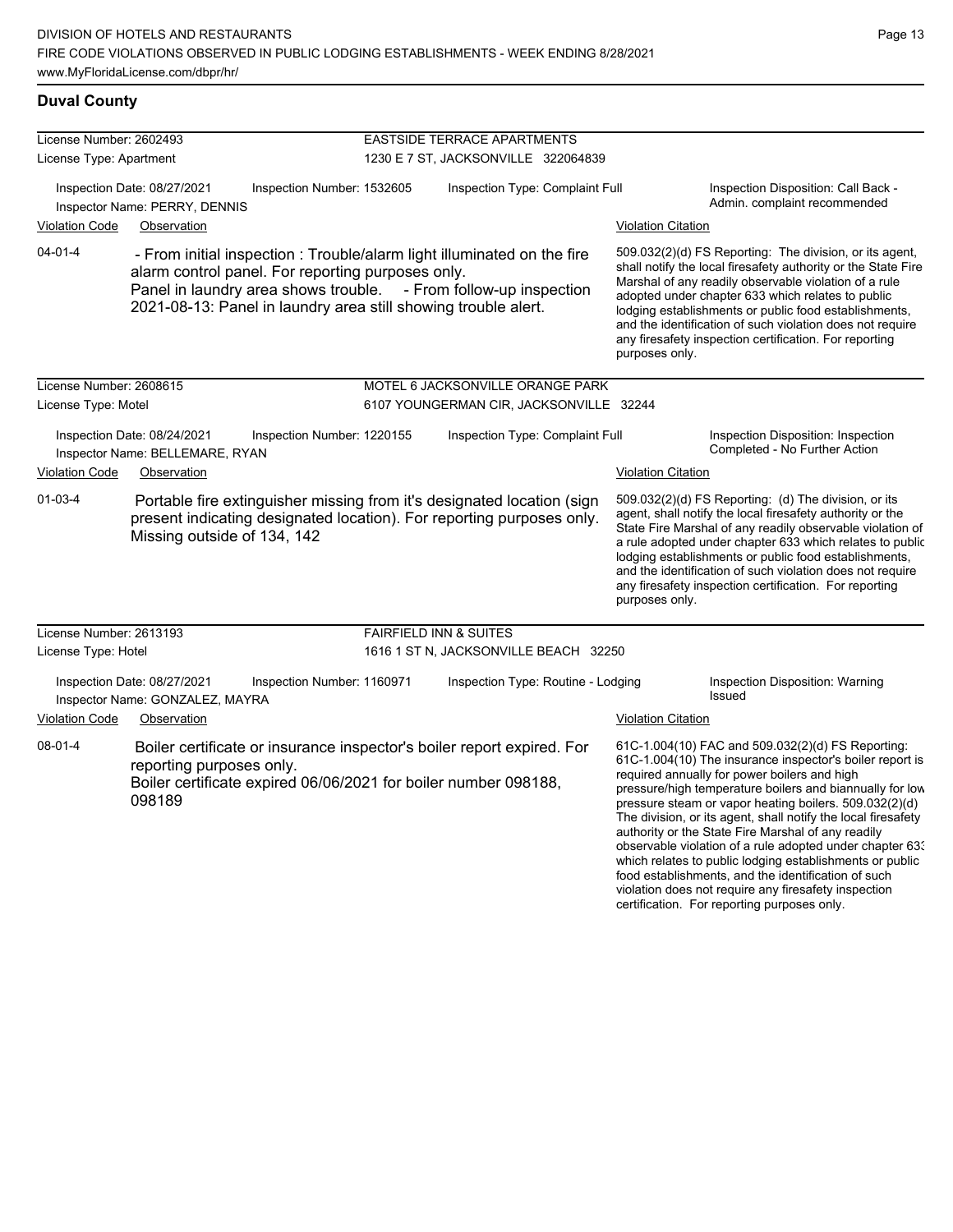| License Number: 3900493                                                                                                                                               |                                                                                                                                                                                                                                                                     |                            | THE RIVIERA AT 8412<br>8412 RIO BRAVO COURT, TAMPA 33617 |                                                                                                                                                                                                                                                                                                                                                                                                                                              |                                                                                                                  |  |  |
|-----------------------------------------------------------------------------------------------------------------------------------------------------------------------|---------------------------------------------------------------------------------------------------------------------------------------------------------------------------------------------------------------------------------------------------------------------|----------------------------|----------------------------------------------------------|----------------------------------------------------------------------------------------------------------------------------------------------------------------------------------------------------------------------------------------------------------------------------------------------------------------------------------------------------------------------------------------------------------------------------------------------|------------------------------------------------------------------------------------------------------------------|--|--|
| License Type: Apartment                                                                                                                                               |                                                                                                                                                                                                                                                                     |                            |                                                          |                                                                                                                                                                                                                                                                                                                                                                                                                                              |                                                                                                                  |  |  |
| Inspection Date: 08/27/2021<br>Inspector Name: REGAS, ANTHONY                                                                                                         |                                                                                                                                                                                                                                                                     | Inspection Number: 1532426 | Inspection Type: Complaint Full                          |                                                                                                                                                                                                                                                                                                                                                                                                                                              | Inspection Disposition: Call Back -<br>Extension given, pending                                                  |  |  |
| <b>Violation Code</b>                                                                                                                                                 | Observation                                                                                                                                                                                                                                                         |                            |                                                          | <b>Violation Citation</b>                                                                                                                                                                                                                                                                                                                                                                                                                    |                                                                                                                  |  |  |
| $01-03-4$                                                                                                                                                             | - From initial inspection : Portable fire extinguisher missing from it's<br>designated location (sign present indicating designated location).<br>For reporting purposes only. Observed fire extinguisher missing at<br>building 1 and 27. **Repeat Violation** - F |                            |                                                          | 509.032(2)(d) FS Reporting: (d) The division, or its<br>agent, shall notify the local firesafety authority or the<br>State Fire Marshal of any readily observable violation of<br>a rule adopted under chapter 633 which relates to public<br>lodging establishments or public food establishments,<br>and the identification of such violation does not require<br>any firesafety inspection certification. For reporting<br>purposes only. |                                                                                                                  |  |  |
| License Number: 3903555                                                                                                                                               |                                                                                                                                                                                                                                                                     |                            | RIVERSIDE PALMS APARTMENTS                               |                                                                                                                                                                                                                                                                                                                                                                                                                                              |                                                                                                                  |  |  |
| License Type: Apartment                                                                                                                                               |                                                                                                                                                                                                                                                                     |                            | 5008 SIERRA PL, TAMPA 33617                              |                                                                                                                                                                                                                                                                                                                                                                                                                                              |                                                                                                                  |  |  |
| Inspection Date: 08/27/2021<br>Inspector Name: REGAS, ANTHONY                                                                                                         |                                                                                                                                                                                                                                                                     | Inspection Number: 1532763 | Inspection Type: Complaint Full                          |                                                                                                                                                                                                                                                                                                                                                                                                                                              | Inspection Disposition: Inspection<br>Completed - No Further Action                                              |  |  |
| <b>Violation Code</b><br>Observation                                                                                                                                  |                                                                                                                                                                                                                                                                     |                            |                                                          | <b>Violation Citation</b>                                                                                                                                                                                                                                                                                                                                                                                                                    |                                                                                                                  |  |  |
| $12 - 04 - 4$<br>High Priority - Balcony/starway/platform collapsed. The balcony at<br>building 5002 unit 357 is being held upright by jacks. **Repeat<br>Violation** |                                                                                                                                                                                                                                                                     |                            |                                                          | good repair.                                                                                                                                                                                                                                                                                                                                                                                                                                 | 61C-1.004(5) FAC High Priority: All building structural<br>components, attachments and fixtures shall be kept in |  |  |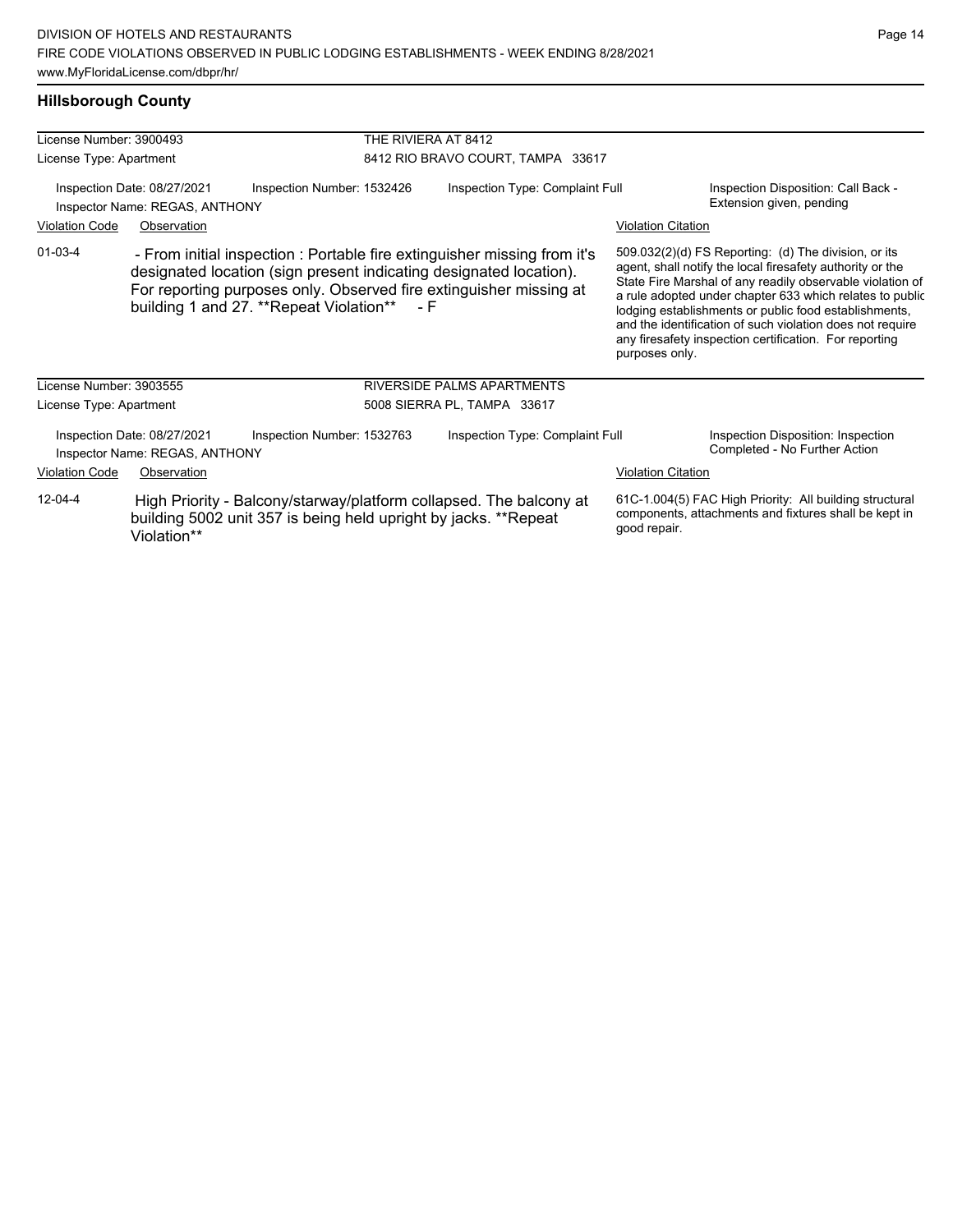### **Monroe County**

| License Number: 5400641                                                                                                       |             |                            | CONCH KEY FISHING LODGE & MARINA   |                           |                                                                                                                                                                                                                                                                                                                                                                                                                                                                                                                 |
|-------------------------------------------------------------------------------------------------------------------------------|-------------|----------------------------|------------------------------------|---------------------------|-----------------------------------------------------------------------------------------------------------------------------------------------------------------------------------------------------------------------------------------------------------------------------------------------------------------------------------------------------------------------------------------------------------------------------------------------------------------------------------------------------------------|
| License Type: Motel                                                                                                           |             |                            | 3 N CONCH AVE, MARATHON 33050      |                           |                                                                                                                                                                                                                                                                                                                                                                                                                                                                                                                 |
| Inspection Date: 08/27/2021<br>Inspector Name: WHITEHURST, SCOTT                                                              |             | Inspection Number: 1217710 | Inspection Type: Routine - Lodging |                           | Inspection Disposition: Inspection<br>Completed - No Further Action                                                                                                                                                                                                                                                                                                                                                                                                                                             |
| <b>Violation Code</b>                                                                                                         | Observation |                            |                                    | <b>Violation Citation</b> |                                                                                                                                                                                                                                                                                                                                                                                                                                                                                                                 |
| $04 - 02 - 4$<br>No smoke detector provided in guest room/unit. For reporting<br>purposes only. Unit 5 has no smoke detector. |             |                            |                                    |                           | 509.215(1) and (2) and 509.032(2)(d) FS Reporting:<br>509.215(1) Each quest room shall be equipped with an<br>approved listed single-station smoke detector meeting<br>the minimum requirements of NFPA-74 Standards for<br>the Installation, Maintenance and Use of Household Fire<br>Warning Equipment. (2) The building has smoke<br>detectors in each quest room individually annunciating<br>to a panel at a supervised location. 509.032(2)(d) The<br>division or its seent shall notified has firesofatu |

division, or its agent, shall notify the local firesafety authority or the State Fire Marshal of any readily observable violation of a rule adopted under chapter 633 which relates to public lodging establishments or public food establishments, and the identification of such violation does not require any firesafety inspection certification. For reporting purposes only.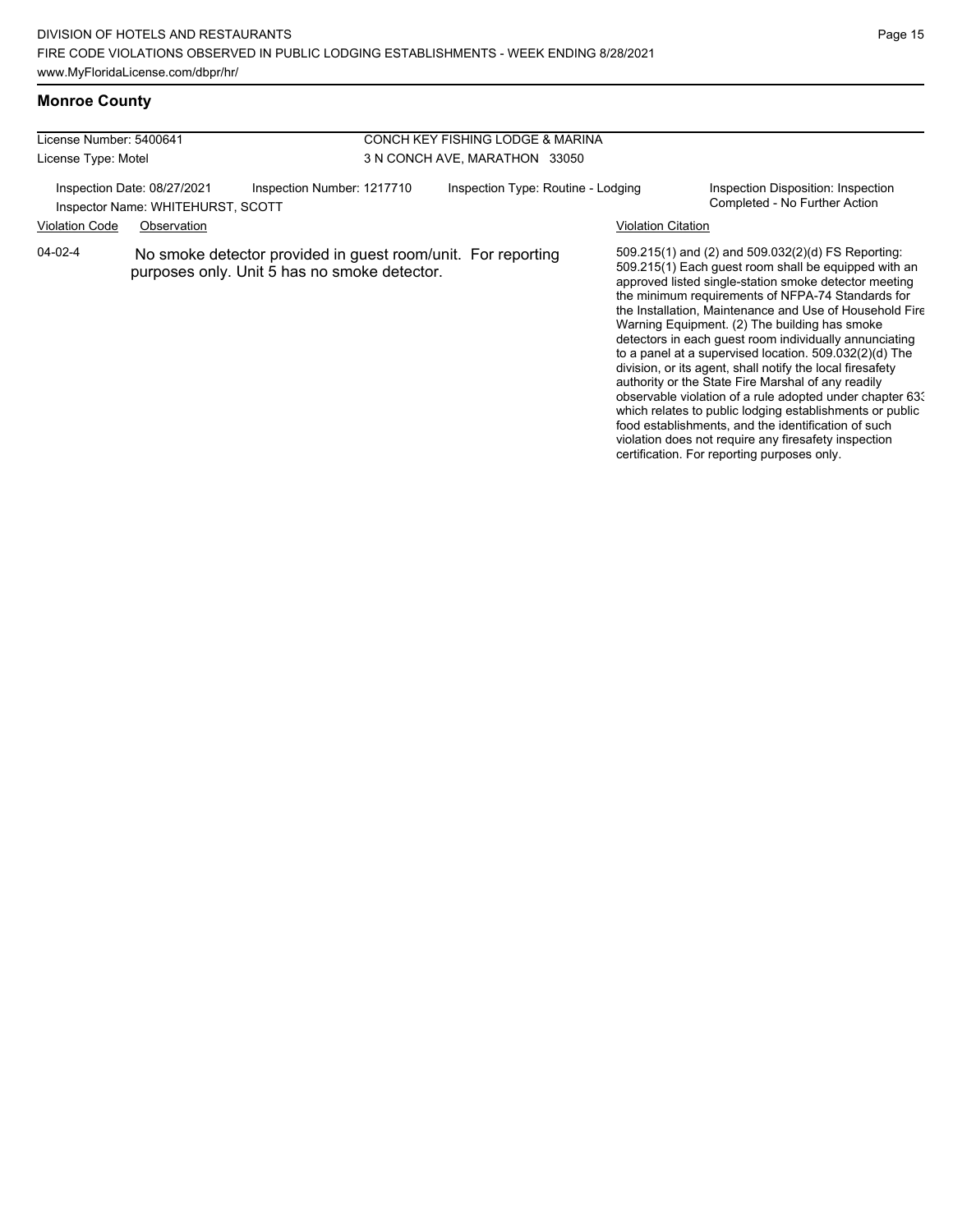## **Okaloosa County**

| License Number: 5603600<br>License Type: Hotel                                                                                                                                                                                                 |                                                           | <b>EMERALD GRANDE</b><br>10 HARBOR BLVD, DESTIN 32541 |                                                                                                                                                                                                                                                                                                                                                                                                                                                                                                                                                                                                                                                                         |  |  |
|------------------------------------------------------------------------------------------------------------------------------------------------------------------------------------------------------------------------------------------------|-----------------------------------------------------------|-------------------------------------------------------|-------------------------------------------------------------------------------------------------------------------------------------------------------------------------------------------------------------------------------------------------------------------------------------------------------------------------------------------------------------------------------------------------------------------------------------------------------------------------------------------------------------------------------------------------------------------------------------------------------------------------------------------------------------------------|--|--|
|                                                                                                                                                                                                                                                | Inspection Date: 08/23/2021<br>Inspection Number: 1161865 | Inspection Type: Complaint Full                       | Inspection Disposition: Inspection<br>Completed - No Further Action                                                                                                                                                                                                                                                                                                                                                                                                                                                                                                                                                                                                     |  |  |
| Inspector Name: STEINMAN, MARC<br><b>Violation Code</b><br>Observation<br>08-03-4<br>No boiler certificate or insurance inspector's boiler report available.<br>For reporting purposes only.<br>2 New Boilers installed<br>3rd boiler off line |                                                           |                                                       | Violation Citation<br>61C-1.004(10) FAC and 509.032(2)(d) FS Reporting:<br>61C-1.004(10) The insurance inspector's boiler report is<br>required annually for power boilers and high<br>pressure/high temperature boilers and biannually for low<br>pressure steam or vapor heating boilers. 509.032(2)(d)<br>The division, or its agent, shall notify the local firesafety<br>authority or the State Fire Marshal of any readily<br>observable violation of a rule adopted under chapter 633<br>which relates to public lodging establishments or public<br>food establishments, and the identification of such<br>violation does not require any firesafety inspection |  |  |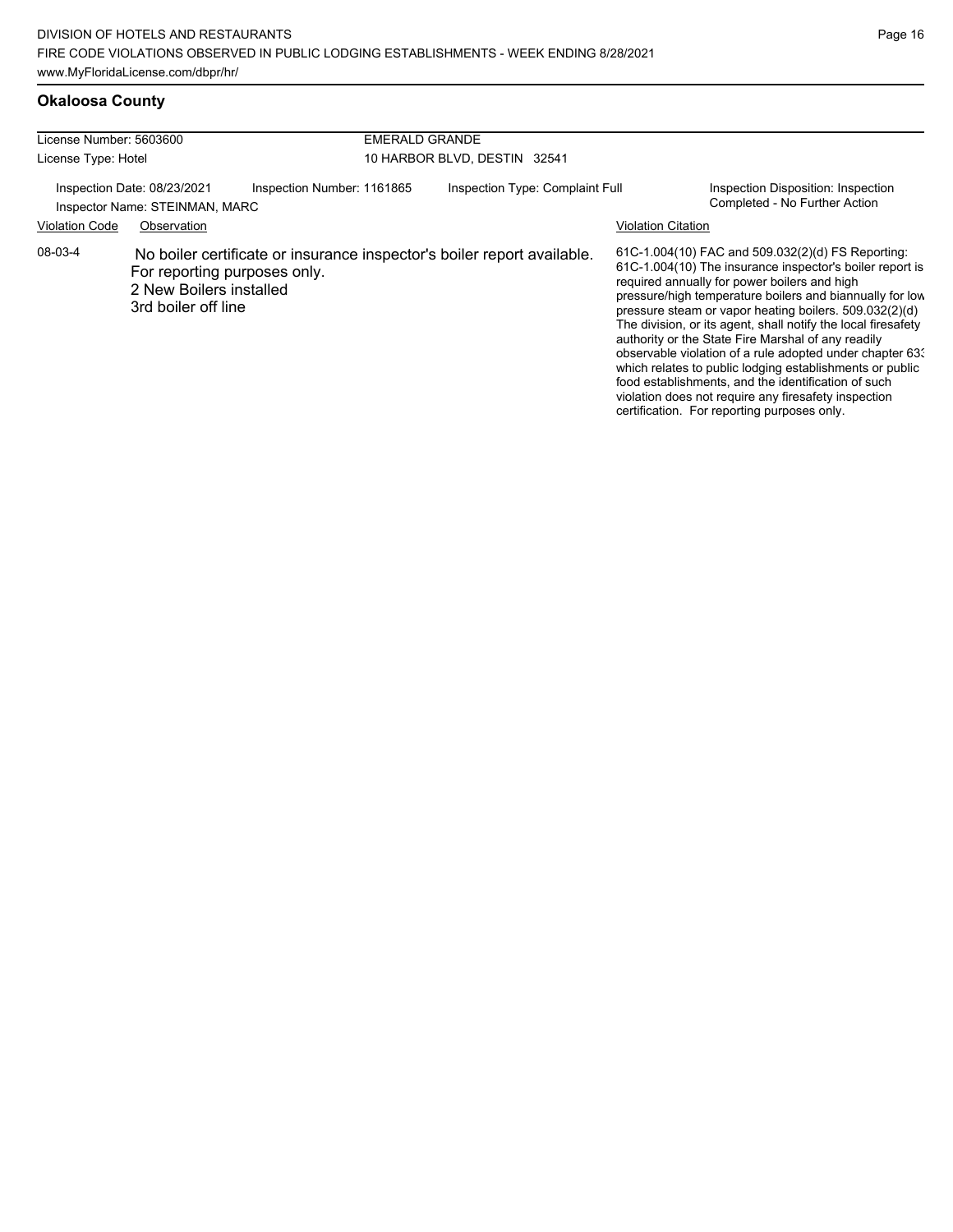food establishments, and the identification of such violation does not require any firesafety inspection certification. For reporting purposes only.

### **Orange County**

| License Number: 5801661                                                    |                                                 |                                                                                                                                              | LA QUINTA INN                        |                           |                                                                                                                                                                                                                                                                                                                                                                                                                                                                                                                                    |  |  |
|----------------------------------------------------------------------------|-------------------------------------------------|----------------------------------------------------------------------------------------------------------------------------------------------|--------------------------------------|---------------------------|------------------------------------------------------------------------------------------------------------------------------------------------------------------------------------------------------------------------------------------------------------------------------------------------------------------------------------------------------------------------------------------------------------------------------------------------------------------------------------------------------------------------------------|--|--|
| License Type: Motel                                                        |                                                 |                                                                                                                                              | 5825 INTERNATIONAL DR, ORLANDO 32819 |                           |                                                                                                                                                                                                                                                                                                                                                                                                                                                                                                                                    |  |  |
| Inspection Date: 08/26/2021<br>Inspector Name: SPEIGHTS, BLANCHIE MACHELLE |                                                 | Inspection Number: 1219614                                                                                                                   | Inspection Type: Routine - Lodging   |                           | Inspection Disposition: Inspection<br>Completed - No Further Action                                                                                                                                                                                                                                                                                                                                                                                                                                                                |  |  |
| <b>Violation Code</b>                                                      | Observation                                     |                                                                                                                                              |                                      | <b>Violation Citation</b> |                                                                                                                                                                                                                                                                                                                                                                                                                                                                                                                                    |  |  |
| 08-01-4                                                                    | reporting purposes only.<br>to General Manager. | Boiler certificate or insurance inspector's boiler report expired. For<br>Observed boiler certification has expired FI130055 5/16/2020 spoke |                                      |                           | 61C-1.004(10) FAC and 509.032(2)(d) FS Reporting:<br>61C-1.004(10) The insurance inspector's boiler report is<br>required annually for power boilers and high<br>pressure/high temperature boilers and biannually for low<br>pressure steam or vapor heating boilers. 509.032(2)(d)<br>The division, or its agent, shall notify the local firesafety<br>authority or the State Fire Marshal of any readily<br>observable violation of a rule adopted under chapter 63.<br>which relates to public lodging establishments or public |  |  |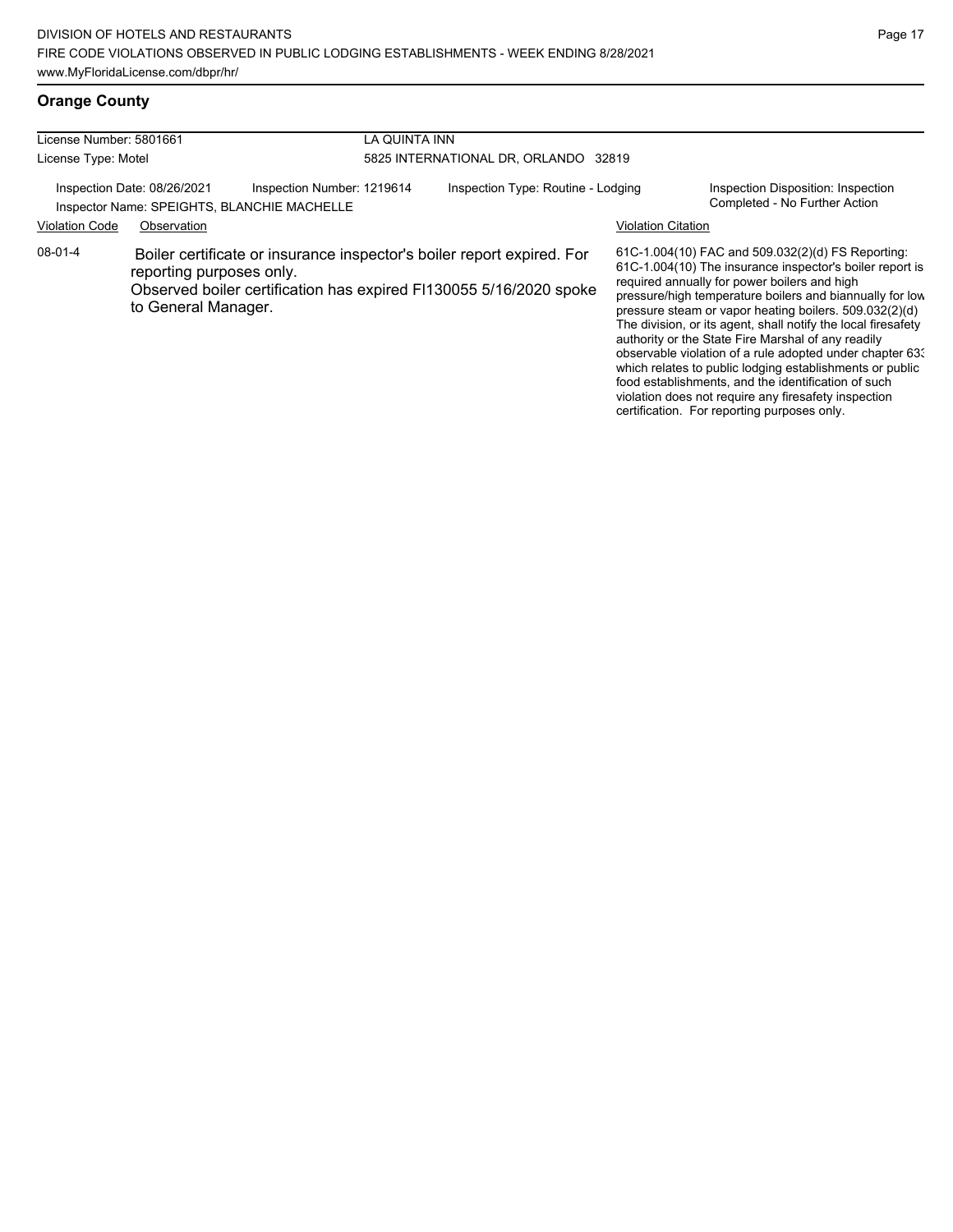### **Palm Beach County**

| License Number: 6009061                                    |                                                                                                                                 |                            | PALM BEACH GARDENS MARRIOTT                                                                                                                                                                                                                                                                                                                                                                                                                                                                                                                                                                                                                                                                                                                                                                                                                                                                                       |                           |                                                                                                                                                                                                                                                                                                                                                                                                                            |  |  |
|------------------------------------------------------------|---------------------------------------------------------------------------------------------------------------------------------|----------------------------|-------------------------------------------------------------------------------------------------------------------------------------------------------------------------------------------------------------------------------------------------------------------------------------------------------------------------------------------------------------------------------------------------------------------------------------------------------------------------------------------------------------------------------------------------------------------------------------------------------------------------------------------------------------------------------------------------------------------------------------------------------------------------------------------------------------------------------------------------------------------------------------------------------------------|---------------------------|----------------------------------------------------------------------------------------------------------------------------------------------------------------------------------------------------------------------------------------------------------------------------------------------------------------------------------------------------------------------------------------------------------------------------|--|--|
| License Type: Hotel                                        |                                                                                                                                 |                            | 4000 RCA BLVD, PALM BEACH GARDENS 33410                                                                                                                                                                                                                                                                                                                                                                                                                                                                                                                                                                                                                                                                                                                                                                                                                                                                           |                           |                                                                                                                                                                                                                                                                                                                                                                                                                            |  |  |
|                                                            | Inspection Date: 08/26/2021<br>Inspector Name: GOLDMAN, BARRY                                                                   | Inspection Number: 1159447 | Inspection Type: Routine - Lodging                                                                                                                                                                                                                                                                                                                                                                                                                                                                                                                                                                                                                                                                                                                                                                                                                                                                                |                           | Inspection Disposition: Inspection<br>Completed - No Further Action                                                                                                                                                                                                                                                                                                                                                        |  |  |
| <b>Violation Code</b>                                      | Observation                                                                                                                     |                            |                                                                                                                                                                                                                                                                                                                                                                                                                                                                                                                                                                                                                                                                                                                                                                                                                                                                                                                   | <b>Violation Citation</b> |                                                                                                                                                                                                                                                                                                                                                                                                                            |  |  |
| 08-01-4                                                    | Taken**                                                                                                                         |                            | Boiler certificate or insurance inspector's boiler report expired. For<br>61C-1.004(10) FAC and 509.032(2)(d) FS Reporting:<br>61C-1.004(10) The insurance inspector's boiler report is<br>reporting purposes only. J# 135773, 135774 - 05/2021 expired.<br>required annually for power boilers and high<br>Inspection conducted waiting on Certificates. ** Corrective Action<br>pressure/high temperature boilers and biannually for low<br>pressure steam or vapor heating boilers. 509.032(2)(d)<br>The division, or its agent, shall notify the local firesafety<br>authority or the State Fire Marshal of any readily<br>observable violation of a rule adopted under chapter 63.<br>which relates to public lodging establishments or public<br>food establishments, and the identification of such<br>violation does not require any firesafety inspection<br>certification. For reporting purposes only. |                           |                                                                                                                                                                                                                                                                                                                                                                                                                            |  |  |
| License Number: 6014310                                    |                                                                                                                                 |                            | THE HAMPTONS AT PALM BEACH GARDENS                                                                                                                                                                                                                                                                                                                                                                                                                                                                                                                                                                                                                                                                                                                                                                                                                                                                                |                           |                                                                                                                                                                                                                                                                                                                                                                                                                            |  |  |
| License Type: Apartment                                    |                                                                                                                                 |                            | 4045 CENTRAL GARDENS WAY, PALM BEACH GARDENS 33418                                                                                                                                                                                                                                                                                                                                                                                                                                                                                                                                                                                                                                                                                                                                                                                                                                                                |                           |                                                                                                                                                                                                                                                                                                                                                                                                                            |  |  |
| Inspection Date: 08/27/2021<br>Inspector Name: KAMM, DARYL |                                                                                                                                 | Inspection Number: 1526456 | Inspection Type: Routine - Lodging                                                                                                                                                                                                                                                                                                                                                                                                                                                                                                                                                                                                                                                                                                                                                                                                                                                                                |                           | Inspection Disposition: Inspection<br>Completed - No Further Action                                                                                                                                                                                                                                                                                                                                                        |  |  |
| <b>Violation Code</b>                                      | Observation                                                                                                                     |                            |                                                                                                                                                                                                                                                                                                                                                                                                                                                                                                                                                                                                                                                                                                                                                                                                                                                                                                                   | <b>Violation Citation</b> |                                                                                                                                                                                                                                                                                                                                                                                                                            |  |  |
| 04-07-4                                                    | Trouble/alarm light illuminated on the smoke detector panel<br>connected to the fire alarm system. For reporting purposes only. |                            |                                                                                                                                                                                                                                                                                                                                                                                                                                                                                                                                                                                                                                                                                                                                                                                                                                                                                                                   | purposes only.            | 509.032(2)(d) FS Reporting: The division, or its agent,<br>shall notify the local firesafety authority or the State Fire<br>Marshal of any readily observable violation of a rule<br>adopted under chapter 633 which relates to public<br>lodging establishments or public food establishments,<br>and the identification of such violation does not require<br>any firesafety inspection certification. For reporting     |  |  |
| License Number: 6014069                                    |                                                                                                                                 | <b>AXIS DELRAY</b>         |                                                                                                                                                                                                                                                                                                                                                                                                                                                                                                                                                                                                                                                                                                                                                                                                                                                                                                                   |                           |                                                                                                                                                                                                                                                                                                                                                                                                                            |  |  |
| License Type: Apartment                                    |                                                                                                                                 |                            | 1495 SPRING HARBOR DR, DELRAY BEACH 33445                                                                                                                                                                                                                                                                                                                                                                                                                                                                                                                                                                                                                                                                                                                                                                                                                                                                         |                           |                                                                                                                                                                                                                                                                                                                                                                                                                            |  |  |
|                                                            | Inspection Date: 08/26/2021<br>Inspector Name: GOODWIN, NICHOLAS                                                                | Inspection Number: 1532755 | Inspection Type: Complaint Full                                                                                                                                                                                                                                                                                                                                                                                                                                                                                                                                                                                                                                                                                                                                                                                                                                                                                   |                           | Inspection Disposition: Warning<br>Issued                                                                                                                                                                                                                                                                                                                                                                                  |  |  |
| <b>Violation Code</b>                                      | Observation                                                                                                                     |                            |                                                                                                                                                                                                                                                                                                                                                                                                                                                                                                                                                                                                                                                                                                                                                                                                                                                                                                                   | <b>Violation Citation</b> |                                                                                                                                                                                                                                                                                                                                                                                                                            |  |  |
| $01 - 01 - 4$                                              | F2095                                                                                                                           |                            | Portable fire extinguisher pressure gauge indicates the extinguisher<br>is overcharged. For reporting purposes only. Located outside of Apt                                                                                                                                                                                                                                                                                                                                                                                                                                                                                                                                                                                                                                                                                                                                                                       | purposes only.            | 509.032(2)(d) FS Reporting (d) The division, or its<br>agent, shall notify the local firesafety authority or the<br>State Fire Marshal of any readily observable violation of<br>a rule adopted under chapter 633 which relates to public<br>lodging establishments or public food establishments,<br>and the identification of such violation does not require<br>any firesafety inspection certification. For reporting  |  |  |
| 02-04-4                                                    | stored inside the building. For reporting purposes only. LP gas tank                                                            |                            | Propane (LP gas) tank having a water capacity greater than 2.7 lbs<br>stored on patio of 2nd floor u it or building 1505. NW side of building                                                                                                                                                                                                                                                                                                                                                                                                                                                                                                                                                                                                                                                                                                                                                                     | purposes only.            | 509.032(2)(d) FS Reporting: (d) The division, or its<br>agent, shall notify the local firesafety authority or the<br>State Fire Marshal of any readily observable violation of<br>a rule adopted under chapter 633 which relates to public<br>lodging establishments or public food establishments,<br>and the identification of such violation does not require<br>any firesafety inspection certification. For reporting |  |  |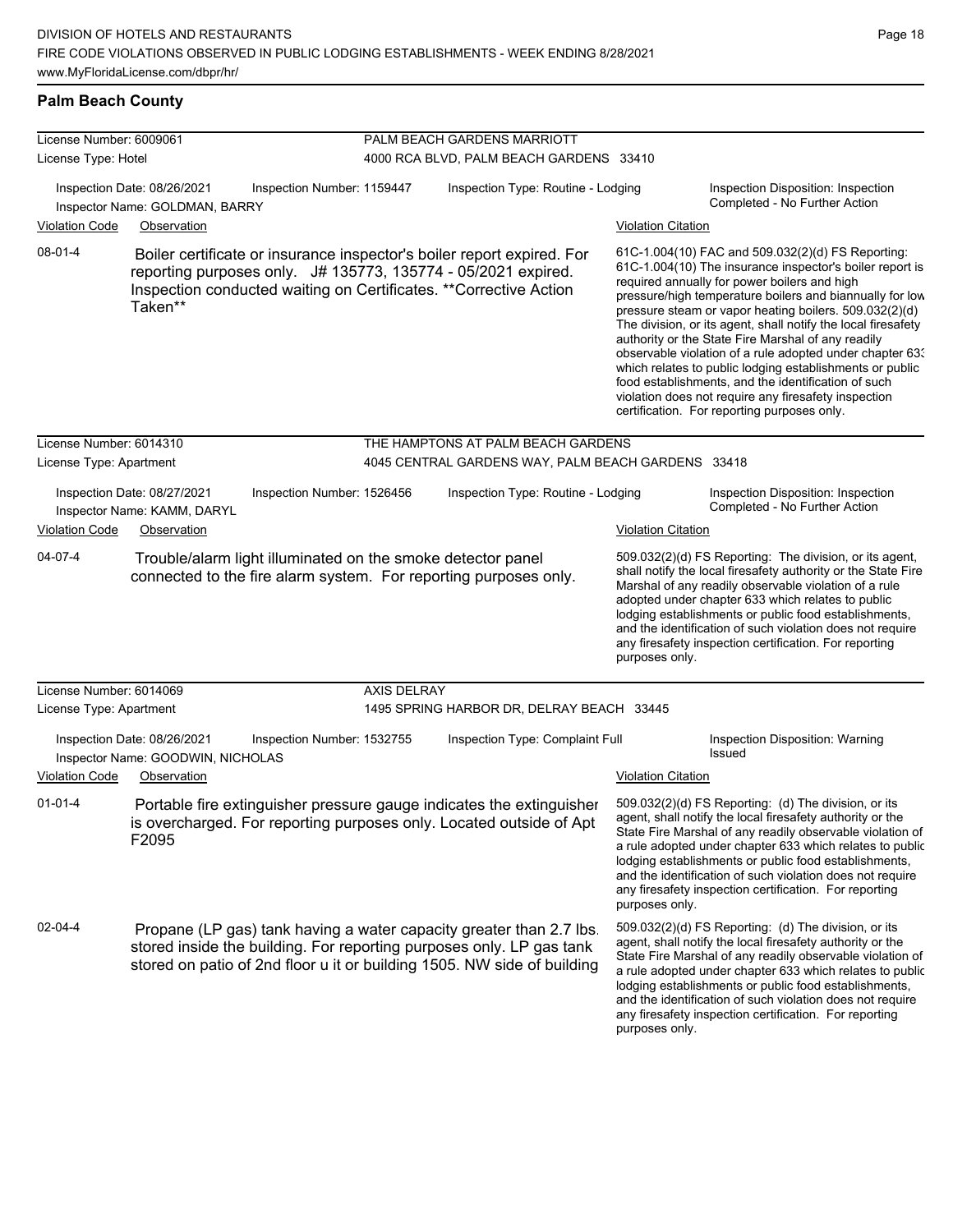| License Number: 6206343                                                                                 |             |                                                       | EVEREST AUTUMN CHASE HOLDINGS TWO LLC             |                                                                                                                                                                                                             |                                                                                                                                                                                                                                                                                                                                                                                                                            |                                                                                                                  |
|---------------------------------------------------------------------------------------------------------|-------------|-------------------------------------------------------|---------------------------------------------------|-------------------------------------------------------------------------------------------------------------------------------------------------------------------------------------------------------------|----------------------------------------------------------------------------------------------------------------------------------------------------------------------------------------------------------------------------------------------------------------------------------------------------------------------------------------------------------------------------------------------------------------------------|------------------------------------------------------------------------------------------------------------------|
| License Type: Apartment                                                                                 |             |                                                       | 2200 GLADYS ST, LARGO 33774                       |                                                                                                                                                                                                             |                                                                                                                                                                                                                                                                                                                                                                                                                            |                                                                                                                  |
| Inspection Date: 08/23/2021<br>Inspection Number: 1532542<br>Inspector Name: LOZANO, KELVIN             |             |                                                       | Inspection Type: Lodging-Licensing<br>Inspection  |                                                                                                                                                                                                             | Inspection Disposition: Call Back -<br>Extension given, pending                                                                                                                                                                                                                                                                                                                                                            |                                                                                                                  |
| <b>Violation Code</b>                                                                                   | Observation |                                                       |                                                   |                                                                                                                                                                                                             | <b>Violation Citation</b>                                                                                                                                                                                                                                                                                                                                                                                                  |                                                                                                                  |
| $12 - 04 - 4$                                                                                           |             | waiting for delivery ** Time Extended** ** Corrective |                                                   | - From initial inspection : High Priority - Platform with rotted wood.<br>Unit 1307 **Warning** - From follow-up inspection 2021-08-23:<br>Per maintenance parts have been ordered for repairs and they are | good repair.                                                                                                                                                                                                                                                                                                                                                                                                               | 61C-1.004(5) FAC High Priority: All building structural<br>components, attachments and fixtures shall be kept in |
| License Number: 6215012<br>License Type: Apartment                                                      |             |                                                       | MP & BT LLC<br>4951 N 87 AVE, PINELLAS PARK 33782 |                                                                                                                                                                                                             |                                                                                                                                                                                                                                                                                                                                                                                                                            |                                                                                                                  |
| Inspection Date: 08/24/2021<br>Inspector Name: WILMOT, TASHARA                                          |             | Inspection Number: 1524172                            | Inspection Type: Routine - Lodging                |                                                                                                                                                                                                             |                                                                                                                                                                                                                                                                                                                                                                                                                            | Inspection Disposition: Inspection<br>Completed - No Further Action                                              |
| <b>Violation Code</b>                                                                                   | Observation |                                                       |                                                   |                                                                                                                                                                                                             | <b>Violation Citation</b>                                                                                                                                                                                                                                                                                                                                                                                                  |                                                                                                                  |
| $01 - 04 - 4$<br>No portable fire extinguisher present on the premises. For reporting<br>purposes only. |             |                                                       |                                                   | purposes only.                                                                                                                                                                                              | 509.032(2)(d) FS Reporting: (d) The division, or its<br>agent, shall notify the local firesafety authority or the<br>State Fire Marshal of any readily observable violation of<br>a rule adopted under chapter 633 which relates to public<br>lodging establishments or public food establishments,<br>and the identification of such violation does not require<br>any firesafety inspection certification. For reporting |                                                                                                                  |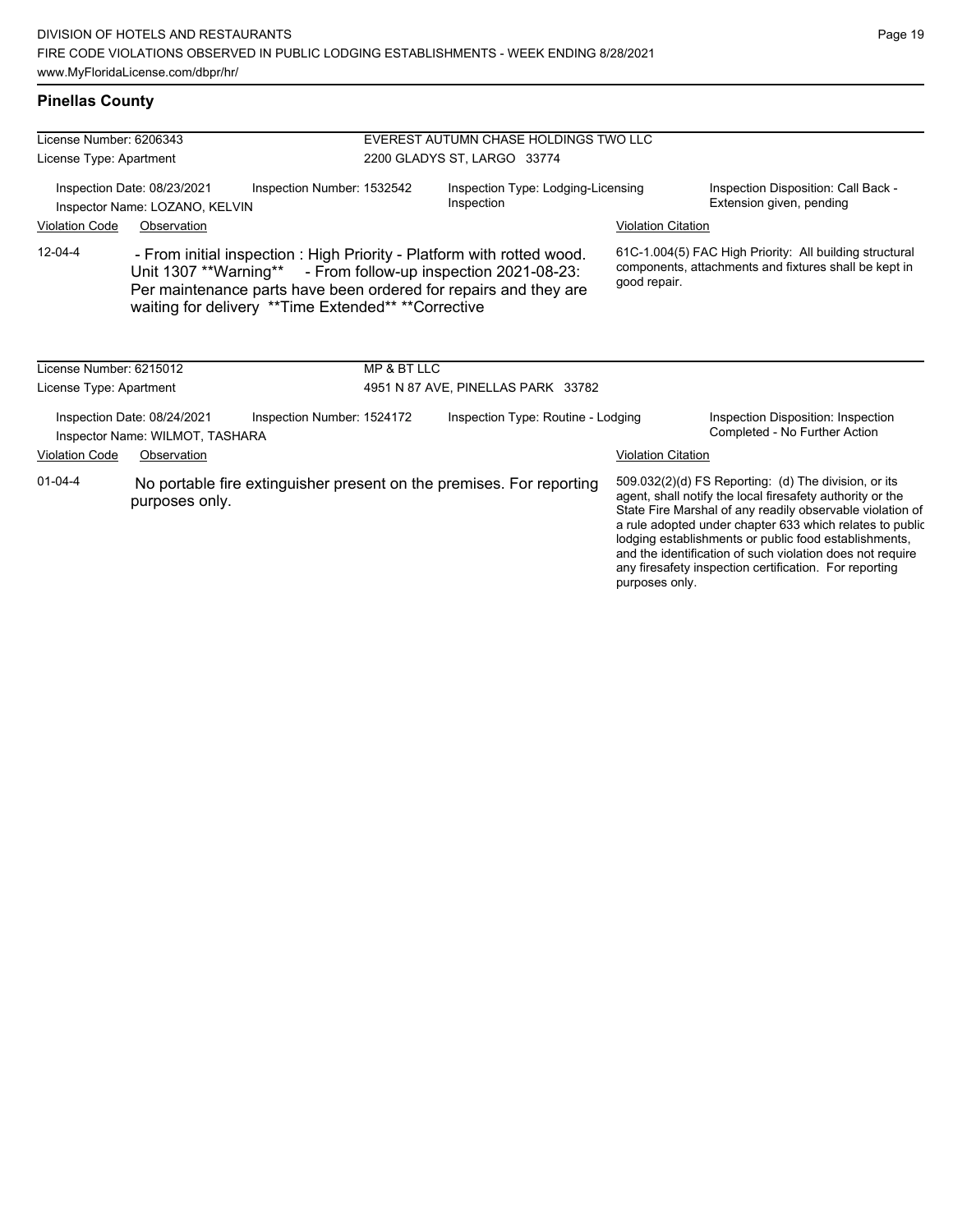## **Polk County**

| License Number: 6306553                                                                                                                  |                                                                                                                                                                                                                       | LAKELAND COURTYARD BY MARRIOTT |                                    |                           |                                                                                                                                                                                                                                                                                                                                                                                                                        |
|------------------------------------------------------------------------------------------------------------------------------------------|-----------------------------------------------------------------------------------------------------------------------------------------------------------------------------------------------------------------------|--------------------------------|------------------------------------|---------------------------|------------------------------------------------------------------------------------------------------------------------------------------------------------------------------------------------------------------------------------------------------------------------------------------------------------------------------------------------------------------------------------------------------------------------|
| License Type: Hotel                                                                                                                      |                                                                                                                                                                                                                       |                                | 3725 HARDEN BLVD, LAKELAND 33803   |                           |                                                                                                                                                                                                                                                                                                                                                                                                                        |
| Inspection Date: 08/24/2021<br>Inspection Number: 1162129<br>Inspector Name: BEAULIEU, STEPHANIE<br><b>Violation Code</b><br>Observation |                                                                                                                                                                                                                       |                                | Inspection Type: Routine - Lodging | <b>Violation Citation</b> | Inspection Disposition: Warning<br>Issued                                                                                                                                                                                                                                                                                                                                                                              |
| $04 - 01 - 4$                                                                                                                            | Trouble/alarm light illuminated on the fire alarm control panel. For<br>reporting purposes only.<br>System trouble light on.                                                                                          |                                |                                    | purposes only.            | 509.032(2)(d) FS Reporting: The division, or its agent,<br>shall notify the local firesafety authority or the State Fire<br>Marshal of any readily observable violation of a rule<br>adopted under chapter 633 which relates to public<br>lodging establishments or public food establishments,<br>and the identification of such violation does not require<br>any firesafety inspection certification. For reporting |
| $04 - 01 - 4$                                                                                                                            | - From initial inspection : Trouble/alarm light illuminated on the fire<br>alarm control panel. For reporting purposes only.<br>System trouble light on. - From follow-up inspection 2021-08-27:<br>**Time Extended** |                                |                                    | purposes only.            | 509.032(2)(d) FS Reporting: The division, or its agent,<br>shall notify the local firesafety authority or the State Fire<br>Marshal of any readily observable violation of a rule<br>adopted under chapter 633 which relates to public<br>lodging establishments or public food establishments,<br>and the identification of such violation does not require<br>any firesafety inspection certification. For reporting |